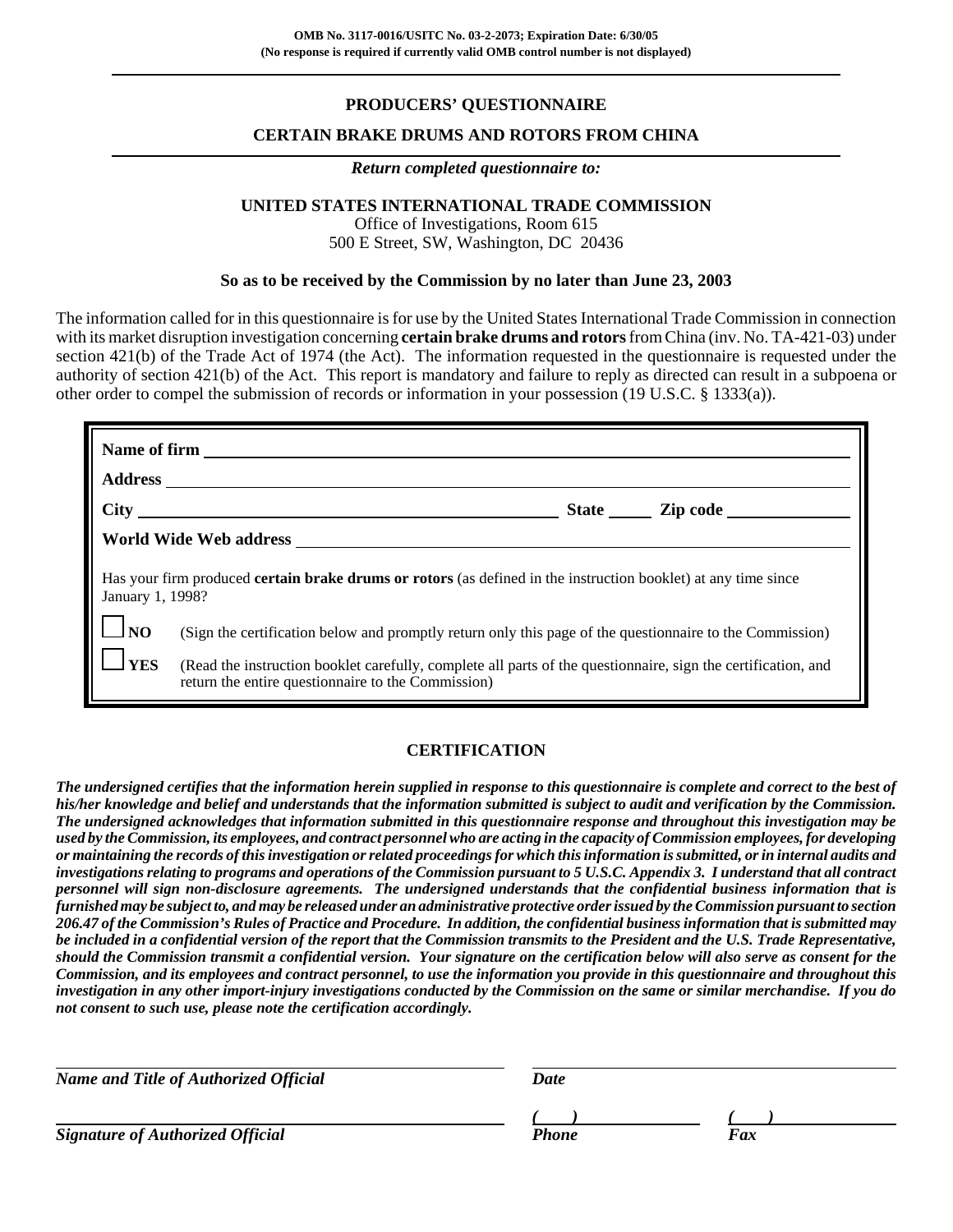### **PART I.--GENERAL QUESTIONS**

The questions in this questionnaire have been reviewed with market participants to ensure that issues of concern are adequately addressed and that data requests are sufficient, meaningful, and as limited as possible. Public reporting burden for this questionnaire is estimated to average 35 hours per response, including the time for reviewing instructions, searching existing data sources, gathering the data needed, and completing and reviewing the questionnaire. Send comments regarding the accuracy of this burden estimate or any other aspect of this collection of information, including suggestions for reducing the burden, to the Office of Investigations, U.S. International Trade Commission, 500 E Street, SW, Washington, DC 20436.

I-1. Please report below the actual number of hours required and the cost to your firm of preparing the reply to this questionnaire and completing the form.

| hours               | dollars                                                                                                                                                                                                                                         |                               |
|---------------------|-------------------------------------------------------------------------------------------------------------------------------------------------------------------------------------------------------------------------------------------------|-------------------------------|
|                     | Provide the name and address of establishment(s) covered by this questionnaire (see page $3$ of the<br>instruction booklet for reporting guidelines). If your firm is publicly traded, please specify the<br>stock exchange and trading symbol. |                               |
|                     |                                                                                                                                                                                                                                                 |                               |
| $\overline{\rm No}$ | Is your firm owned, in whole or in part, by any other firm?<br>$\Box$ Yes--List the following information.                                                                                                                                      |                               |
| Firm name           | <b>Address</b>                                                                                                                                                                                                                                  | <b>Extent of</b><br>ownership |
|                     | Do you support or oppose the petition? Please explain.                                                                                                                                                                                          |                               |
| Support             | Take no position<br>$O$ ppose                                                                                                                                                                                                                   |                               |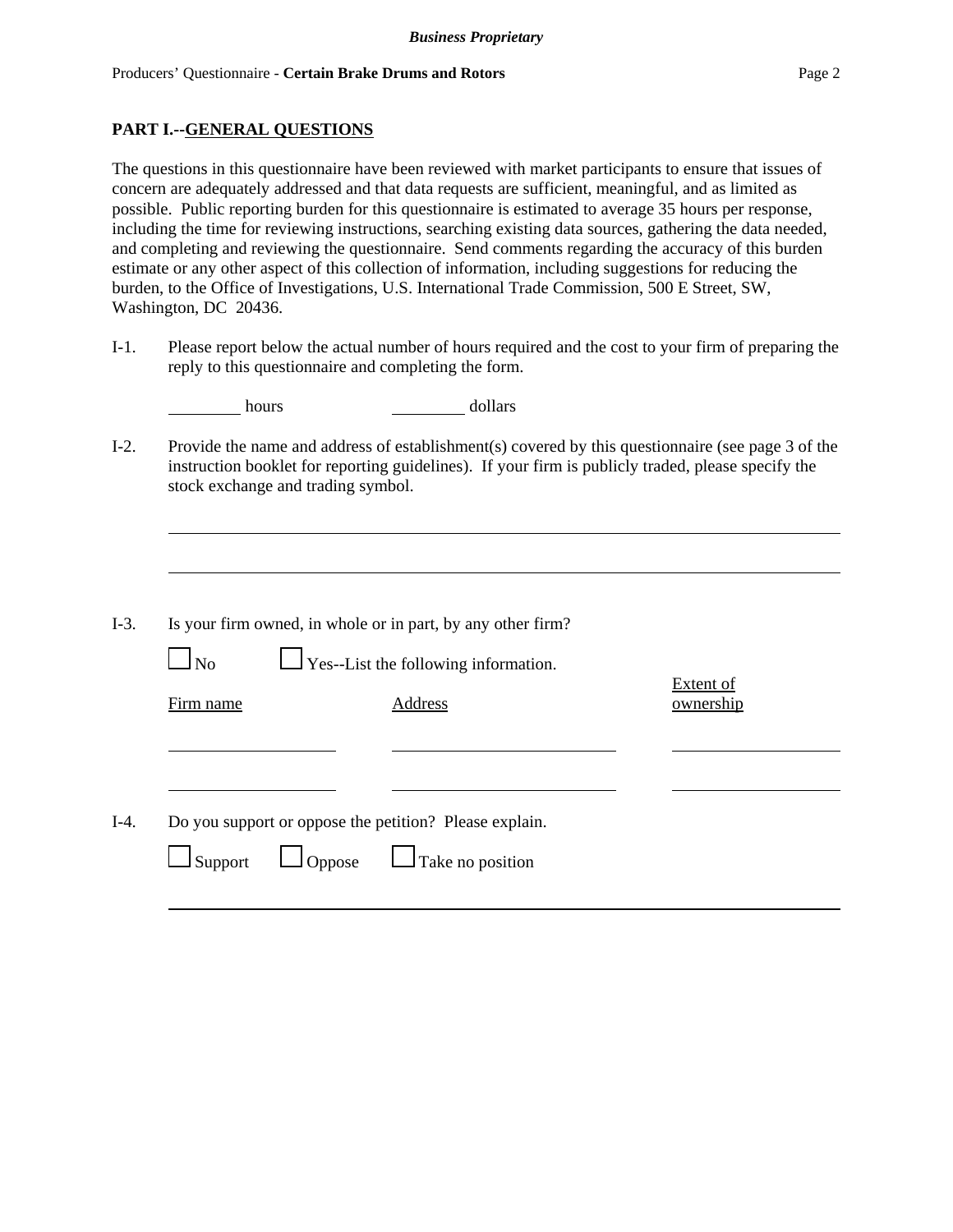### **PART I.--GENERAL QUESTIONS--***Continued*

| $I-5.$ | Does your firm have any related firms, either domestic or foreign, which are engaged in<br>importing certain brake drums or rotors from China into the United States or which are engaged<br>in exporting certain brake drums or rotors from China to the United States? |                                                                                                                                             |             |             |  |  |  |  |  |
|--------|--------------------------------------------------------------------------------------------------------------------------------------------------------------------------------------------------------------------------------------------------------------------------|---------------------------------------------------------------------------------------------------------------------------------------------|-------------|-------------|--|--|--|--|--|
|        | N <sub>o</sub>                                                                                                                                                                                                                                                           |                                                                                                                                             |             |             |  |  |  |  |  |
|        | Firm name                                                                                                                                                                                                                                                                | $\Box$ Yes--List the following information.<br><b>Address</b><br>$\Box$ Yes--List the following information.<br>Address                     | Affiliation |             |  |  |  |  |  |
|        |                                                                                                                                                                                                                                                                          |                                                                                                                                             |             |             |  |  |  |  |  |
| $I-6.$ |                                                                                                                                                                                                                                                                          | Does your firm have any related firms, either domestic or foreign, which are engaged in the<br>production of certain brake drums or rotors? |             |             |  |  |  |  |  |
|        | N <sub>o</sub>                                                                                                                                                                                                                                                           |                                                                                                                                             |             |             |  |  |  |  |  |
|        | Firm name                                                                                                                                                                                                                                                                |                                                                                                                                             |             | Affiliation |  |  |  |  |  |
|        |                                                                                                                                                                                                                                                                          |                                                                                                                                             |             |             |  |  |  |  |  |
|        |                                                                                                                                                                                                                                                                          |                                                                                                                                             |             |             |  |  |  |  |  |

### **PART II.--TRADE AND RELATED INFORMATION**

Further information on this part of the questionnaire can be obtained from Debra Baker (202-205-3180; email: dbaker@usitc.gov). **Supply all data requested on a calendar-year basis.**

II-1. Who should be contacted regarding the requested trade and related information?

Company contact:

Name and title

Phone No. **E**-mail address

II-2. Has your firm experienced any plant openings, relocations, expansions, acquisitions, consolidations, closures, or prolonged shutdowns because of strikes or equipment failure; curtailment of production because of shortages of materials; or any other change in the character of your operations or organization relating to the production of certain brake drums or rotors since January 1, 1998?

No  $\Box$  Yes--Supply details as to the time, nature, and significance of such changes.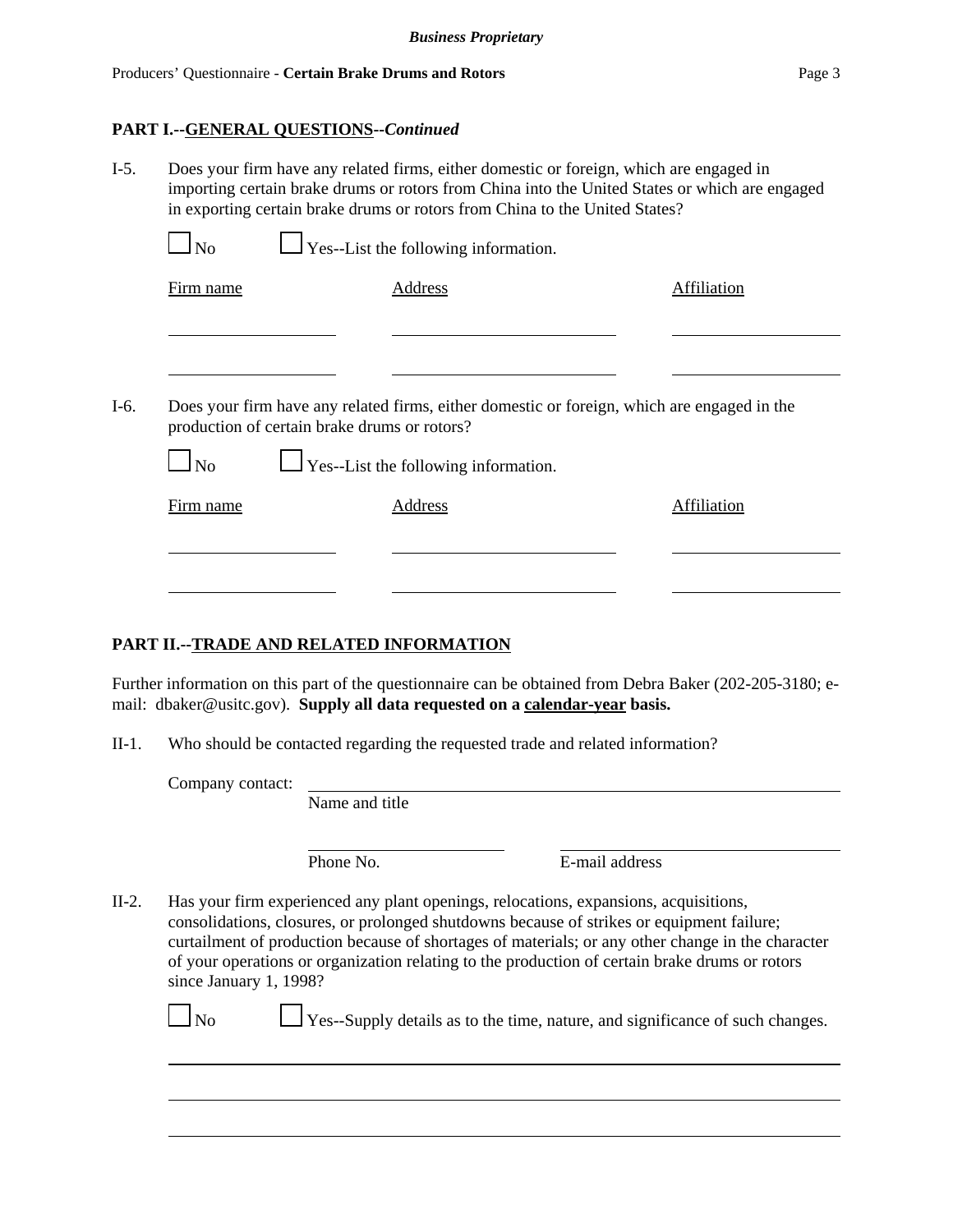| $II-3.$ | Does your firm produce other products on the same equipment and machinery used in the<br>production of certain brake drums or rotors? |                                                                                                                                                                                  |  |  |  |  |  |  |
|---------|---------------------------------------------------------------------------------------------------------------------------------------|----------------------------------------------------------------------------------------------------------------------------------------------------------------------------------|--|--|--|--|--|--|
|         | No                                                                                                                                    | Yes--List the following information.                                                                                                                                             |  |  |  |  |  |  |
|         | Product                                                                                                                               | Basis for allocation of capacity data                                                                                                                                            |  |  |  |  |  |  |
|         |                                                                                                                                       |                                                                                                                                                                                  |  |  |  |  |  |  |
| $II-4.$ |                                                                                                                                       | Please describe the constraint(s) that set the limit(s) on your production capabilities.                                                                                         |  |  |  |  |  |  |
|         |                                                                                                                                       |                                                                                                                                                                                  |  |  |  |  |  |  |
| $II-5.$ | to produce certain brake drums or rotors?<br>N <sub>o</sub>                                                                           | Does your firm produce other products using the same production and related workers employed<br>Yes--List the following information.                                             |  |  |  |  |  |  |
|         | Product                                                                                                                               | Basis for allocation of employment data                                                                                                                                          |  |  |  |  |  |  |
|         |                                                                                                                                       |                                                                                                                                                                                  |  |  |  |  |  |  |
| II-6.   |                                                                                                                                       | Since January 1, 1998, has your firm been involved in a toll agreement (see definition in the<br>instruction booklet) regarding the production of certain brake drums or rotors? |  |  |  |  |  |  |
|         | $\Box$ No                                                                                                                             | Yes--Name firm:                                                                                                                                                                  |  |  |  |  |  |  |
| $II-7.$ |                                                                                                                                       | Does your firm produce certain brake drums or rotors in a foreign trade zone (FTZ)?                                                                                              |  |  |  |  |  |  |
|         | $\Box$ No                                                                                                                             | $\Box$ Yes--Identify FTZ(s):                                                                                                                                                     |  |  |  |  |  |  |
| $II-8.$ |                                                                                                                                       | Since January 1, 1998, has your firm imported certain brake drums or rotors?                                                                                                     |  |  |  |  |  |  |
|         | <b>No</b>                                                                                                                             | Yes--COMPLETE AND RETURN THE ENCLOSED IMPORTERS'<br><b>OUESTIONNAIRE</b>                                                                                                         |  |  |  |  |  |  |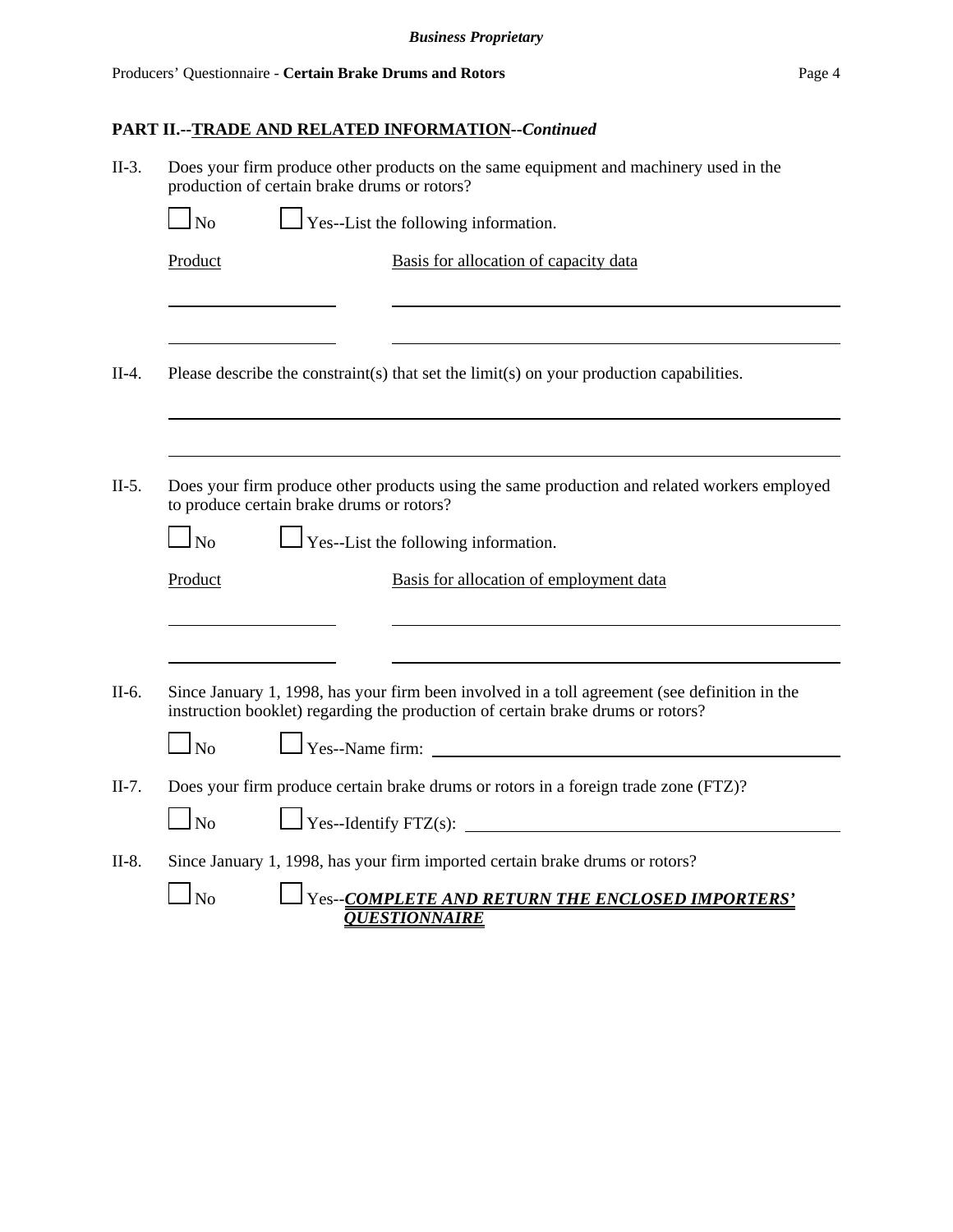### **PART II.--TRADE AND RELATED INFORMATION--***Continued*

#### II-9. **COMPARABILITY OF AFTERMARKET AND OEM BRAKE DRUMS AND ROTORS** .--

Please describe the differences and similarities in aftermarket and OEM brake drums and rotors for the following factors: (a) **physical properties**; (b) **manufacturing processes**–where and how they are made; (c) **end uses**; and (d) **channels of distribution**--describe the specific customer requirements and channels of distribution/market situation in which the products are sold. Use additional pages as necessary.

> $\overline{a}$  $\overline{a}$

> $\overline{a}$  $\overline{a}$

#### **(a) Physical properties:**

**(b) Manufacturing processes**:

**(c) End uses:**

**(d) Channels of distribution:**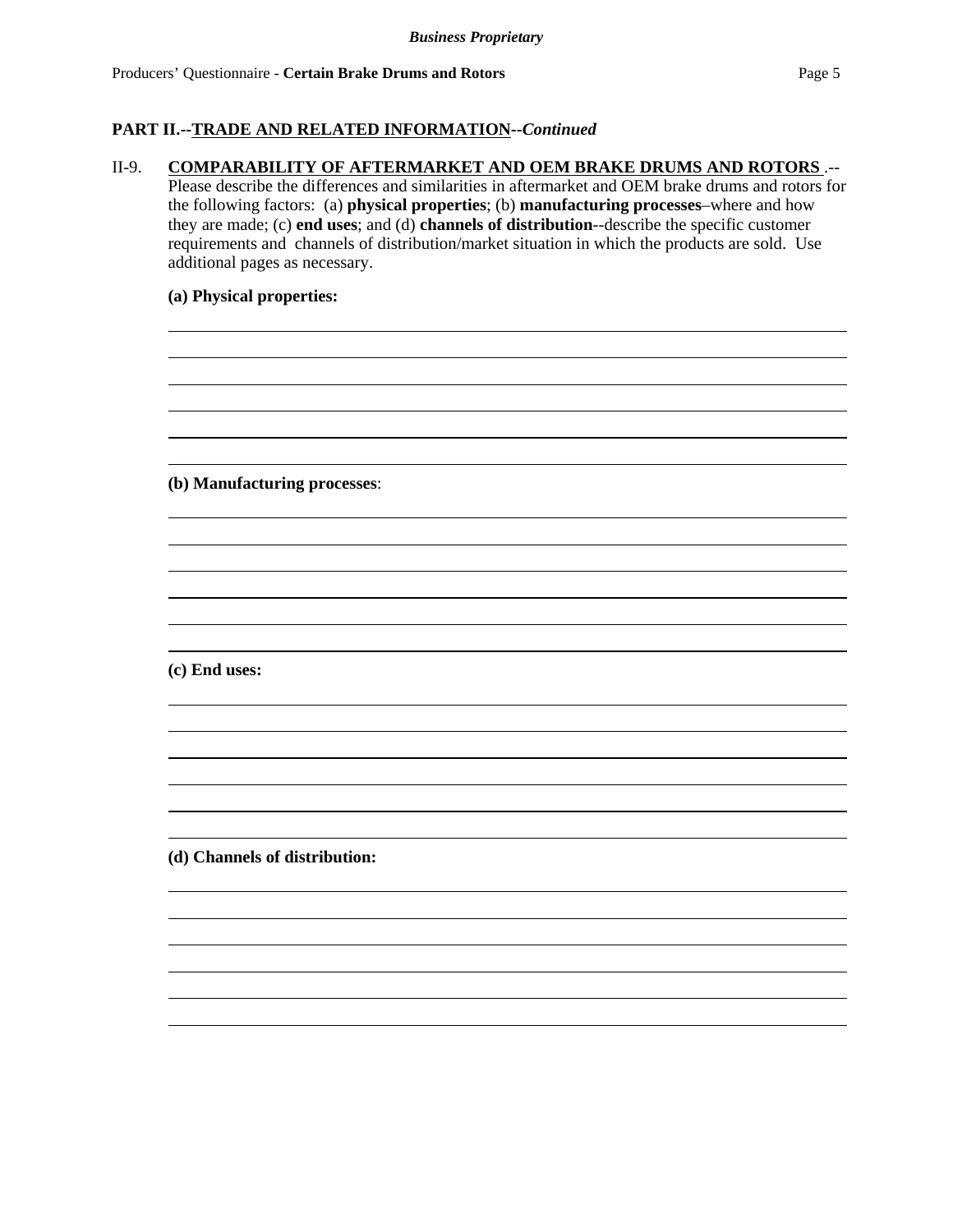.

#### **PART II.--TRADE AND RELATED INFORMATION--***Continued*

II-10. **Aftermarket brake drums**.-- Report your firm's production capacity, production, shipments, inventories, and employment related to the production of aftermarket brake <u>drums</u> in your U.S. establishment(s) during the

|                                                                           | (Quantity in 1,000 units, value in \$1,000)                                                    |  |  |  |  |  |  |  |
|---------------------------------------------------------------------------|------------------------------------------------------------------------------------------------|--|--|--|--|--|--|--|
|                                                                           | <b>Calendar years</b><br>January-March<br>1998<br>2000<br>2001<br>2002<br>2002<br>1999<br>2003 |  |  |  |  |  |  |  |
| <b>Item</b>                                                               |                                                                                                |  |  |  |  |  |  |  |
| <b>AVERAGE PRODUCTION CAPACITY (quantity)</b>                             |                                                                                                |  |  |  |  |  |  |  |
| <b>BEGINNING-OF-PERIOD INVENTORIES (quantity)</b>                         |                                                                                                |  |  |  |  |  |  |  |
| <b>PRODUCTION</b> (quantity)                                              |                                                                                                |  |  |  |  |  |  |  |
| <b>U.S. SHIPMENTS:</b>                                                    |                                                                                                |  |  |  |  |  |  |  |
| <b>Commercial shipments:</b>                                              |                                                                                                |  |  |  |  |  |  |  |
| Quantity of commercial shipments                                          |                                                                                                |  |  |  |  |  |  |  |
| Value of commercial shipments                                             |                                                                                                |  |  |  |  |  |  |  |
| Internal consumption:                                                     |                                                                                                |  |  |  |  |  |  |  |
| Quantity of internal consumption                                          |                                                                                                |  |  |  |  |  |  |  |
| Value <sup>1</sup> of internal consumption                                |                                                                                                |  |  |  |  |  |  |  |
| <b>Transfers to related firms:</b>                                        |                                                                                                |  |  |  |  |  |  |  |
| Quantity of transfers to related firms                                    |                                                                                                |  |  |  |  |  |  |  |
| Value <sup>1</sup> of transfers to related firms                          |                                                                                                |  |  |  |  |  |  |  |
| <b>EXPORT SHIPMENTS:2</b>                                                 |                                                                                                |  |  |  |  |  |  |  |
| Quantity of export shipments                                              |                                                                                                |  |  |  |  |  |  |  |
| Value of export shipments                                                 |                                                                                                |  |  |  |  |  |  |  |
| END-OF-PERIOD INVENTORIES <sup>3</sup> (quantity)                         |                                                                                                |  |  |  |  |  |  |  |
| U.S. COMMERCIAL SHIPMENTS TO:<br>Automotive parts distributors (quantity) |                                                                                                |  |  |  |  |  |  |  |
| Retail outlets (quantity)                                                 |                                                                                                |  |  |  |  |  |  |  |
| All other firms <sup>4</sup> (quantity)                                   |                                                                                                |  |  |  |  |  |  |  |
| <b>U.S. SHIPMENTS TO END USERS (quantity)</b>                             |                                                                                                |  |  |  |  |  |  |  |
| <b>AVERAGE NUMBER OF PRWs</b>                                             |                                                                                                |  |  |  |  |  |  |  |
| HOURS WORKED BY PRWs (1,000 hours)                                        |                                                                                                |  |  |  |  |  |  |  |
| <b>WAGES PAID TO PRWs (value)</b>                                         |                                                                                                |  |  |  |  |  |  |  |

<sup>1</sup> Internal consumption and transfers to related firms must be valued at fair market value. In the event that you use a different basis for valuing these transactions, please specify that basis (e.g., cost, cost plus, etc.) and provide value data using that basis for 1998, 1999, 2000, 2001, and 2002 below:

<sup>2</sup> Identify your principal export markets:

<sup>3</sup> Reconciliation of data.--Please note that the **quantities** reported above should reconcile as follows: beginning-of-period inventories, plus production, less total shipments, equals end-of-period inventories. Do the data reported reconcile?

Yes **No--Please explain:** 

<sup>4</sup> Identify the type(s) of firms: <u>example and the type of the type of the type of the type of the type of the type of the type of the type of the type of the type of the type of the type of the type of the type of the ty</u>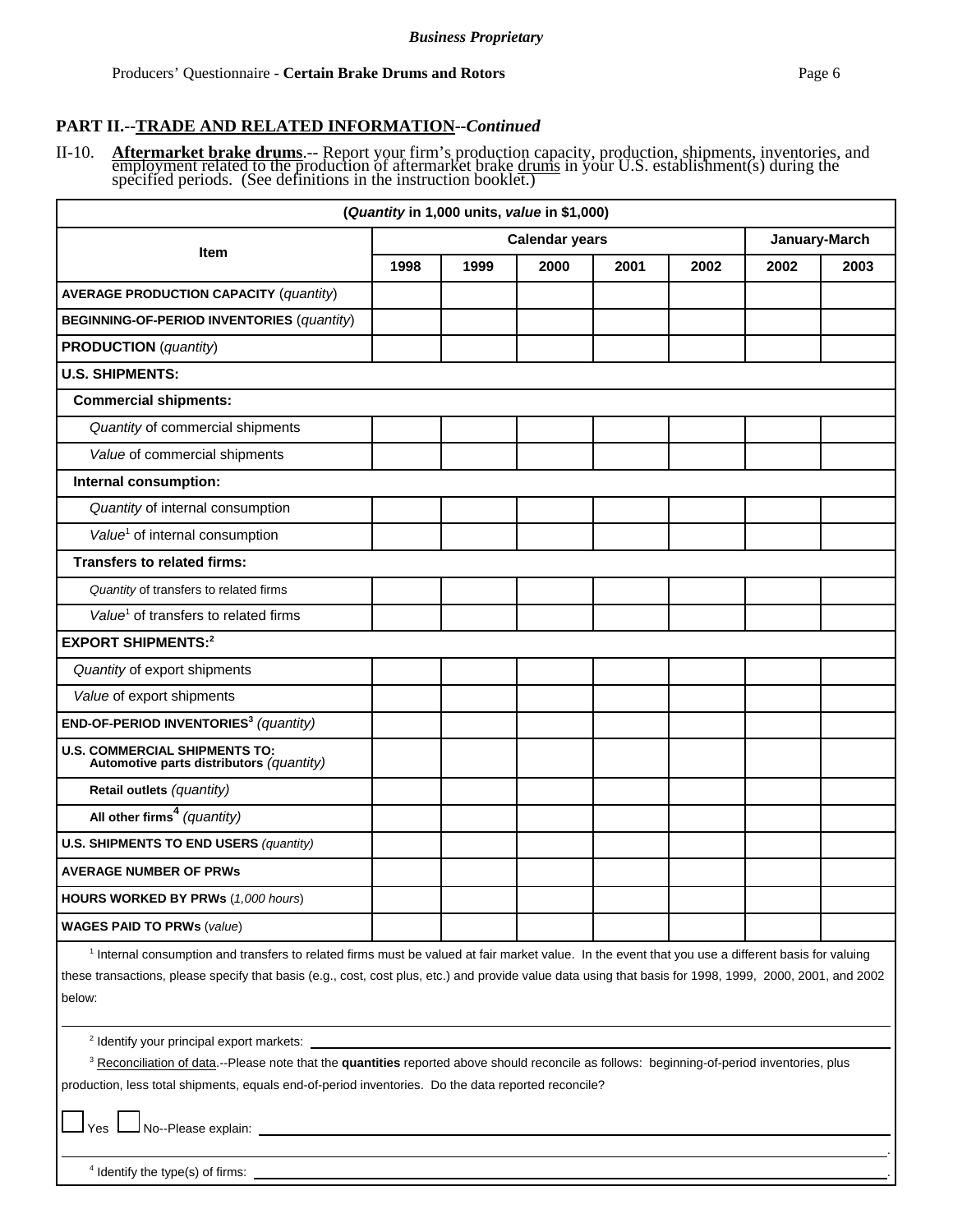.

### **PART II.--TRADE AND RELATED INFORMATION--***Continued*

II-11. **Aftermarket brake rotors**.-- Report your firm's production capacity, production, shipments, inventories, and employment related to the production of aftermarket brake <u>rotors</u> in your U.S. establishment(s) during t

|                                                                                                                                                                                                                                                                                                                           | (Quantity in 1,000 units, value in \$1,000) |      |                                        |      |      |      |      |  |
|---------------------------------------------------------------------------------------------------------------------------------------------------------------------------------------------------------------------------------------------------------------------------------------------------------------------------|---------------------------------------------|------|----------------------------------------|------|------|------|------|--|
|                                                                                                                                                                                                                                                                                                                           |                                             |      | January-March<br><b>Calendar years</b> |      |      |      |      |  |
| <b>Item</b>                                                                                                                                                                                                                                                                                                               | 1998                                        | 1999 | 2000                                   | 2001 | 2002 | 2002 | 2003 |  |
| <b>AVERAGE PRODUCTION CAPACITY (quantity)</b>                                                                                                                                                                                                                                                                             |                                             |      |                                        |      |      |      |      |  |
| <b>BEGINNING-OF-PERIOD INVENTORIES (quantity)</b>                                                                                                                                                                                                                                                                         |                                             |      |                                        |      |      |      |      |  |
| <b>PRODUCTION</b> (quantity)                                                                                                                                                                                                                                                                                              |                                             |      |                                        |      |      |      |      |  |
| <b>U.S. SHIPMENTS:</b>                                                                                                                                                                                                                                                                                                    |                                             |      |                                        |      |      |      |      |  |
| <b>Commercial shipments:</b>                                                                                                                                                                                                                                                                                              |                                             |      |                                        |      |      |      |      |  |
| Quantity of commercial shipments                                                                                                                                                                                                                                                                                          |                                             |      |                                        |      |      |      |      |  |
| Value of commercial shipments                                                                                                                                                                                                                                                                                             |                                             |      |                                        |      |      |      |      |  |
| Internal consumption:                                                                                                                                                                                                                                                                                                     |                                             |      |                                        |      |      |      |      |  |
| Quantity of internal consumption                                                                                                                                                                                                                                                                                          |                                             |      |                                        |      |      |      |      |  |
| Value <sup>1</sup> of internal consumption                                                                                                                                                                                                                                                                                |                                             |      |                                        |      |      |      |      |  |
| <b>Transfers to related firms:</b>                                                                                                                                                                                                                                                                                        |                                             |      |                                        |      |      |      |      |  |
| Quantity of transfers to related firms                                                                                                                                                                                                                                                                                    |                                             |      |                                        |      |      |      |      |  |
| Value <sup>1</sup> of transfers to related firms                                                                                                                                                                                                                                                                          |                                             |      |                                        |      |      |      |      |  |
| <b>EXPORT SHIPMENTS:2</b>                                                                                                                                                                                                                                                                                                 |                                             |      |                                        |      |      |      |      |  |
| Quantity of export shipments                                                                                                                                                                                                                                                                                              |                                             |      |                                        |      |      |      |      |  |
| Value of export shipments                                                                                                                                                                                                                                                                                                 |                                             |      |                                        |      |      |      |      |  |
| END-OF-PERIOD INVENTORIES <sup>3</sup> (quantity)                                                                                                                                                                                                                                                                         |                                             |      |                                        |      |      |      |      |  |
| <b>U.S. COMMERCIAL SHIPMENTS TO:</b><br>Automotive parts distributors (quantity)                                                                                                                                                                                                                                          |                                             |      |                                        |      |      |      |      |  |
| Retail outlets (quantity)                                                                                                                                                                                                                                                                                                 |                                             |      |                                        |      |      |      |      |  |
| All other firms <sup>4</sup> (quantity)                                                                                                                                                                                                                                                                                   |                                             |      |                                        |      |      |      |      |  |
| <b>U.S. SHIPMENTS TO END USERS (quantity)</b>                                                                                                                                                                                                                                                                             |                                             |      |                                        |      |      |      |      |  |
| <b>AVERAGE NUMBER OF PRWS</b>                                                                                                                                                                                                                                                                                             |                                             |      |                                        |      |      |      |      |  |
| <b>HOURS WORKED BY PRWs (1,000 hours)</b>                                                                                                                                                                                                                                                                                 |                                             |      |                                        |      |      |      |      |  |
| <b>WAGES PAID TO PRWs (value)</b>                                                                                                                                                                                                                                                                                         |                                             |      |                                        |      |      |      |      |  |
| <sup>1</sup> Internal consumption and transfers to related firms must be valued at fair market value. In the event that you use a different basis for valuing<br>these transactions, please specify that basis (e.g., cost, cost plus, etc.) and provide value data using that basis for 1998, 1999, 2000, 2001, and 2002 |                                             |      |                                        |      |      |      |      |  |

<sup>2</sup> Identify your principal export markets:

below:

<sup>3</sup> Reconciliation of data.--Please note that the **quantities** reported above should reconcile as follows: beginning-of-period inventories, plus production, less total shipments, equals end-of-period inventories. Do the data reported reconcile?

Yes **L**No--Please explain:

<sup>4</sup> Identify the type(s) of firms: <u>example and the type of the type of the type of the type of the type of the type of the type of the type of the type of the type of the type of the type of the type of the type of the ty</u>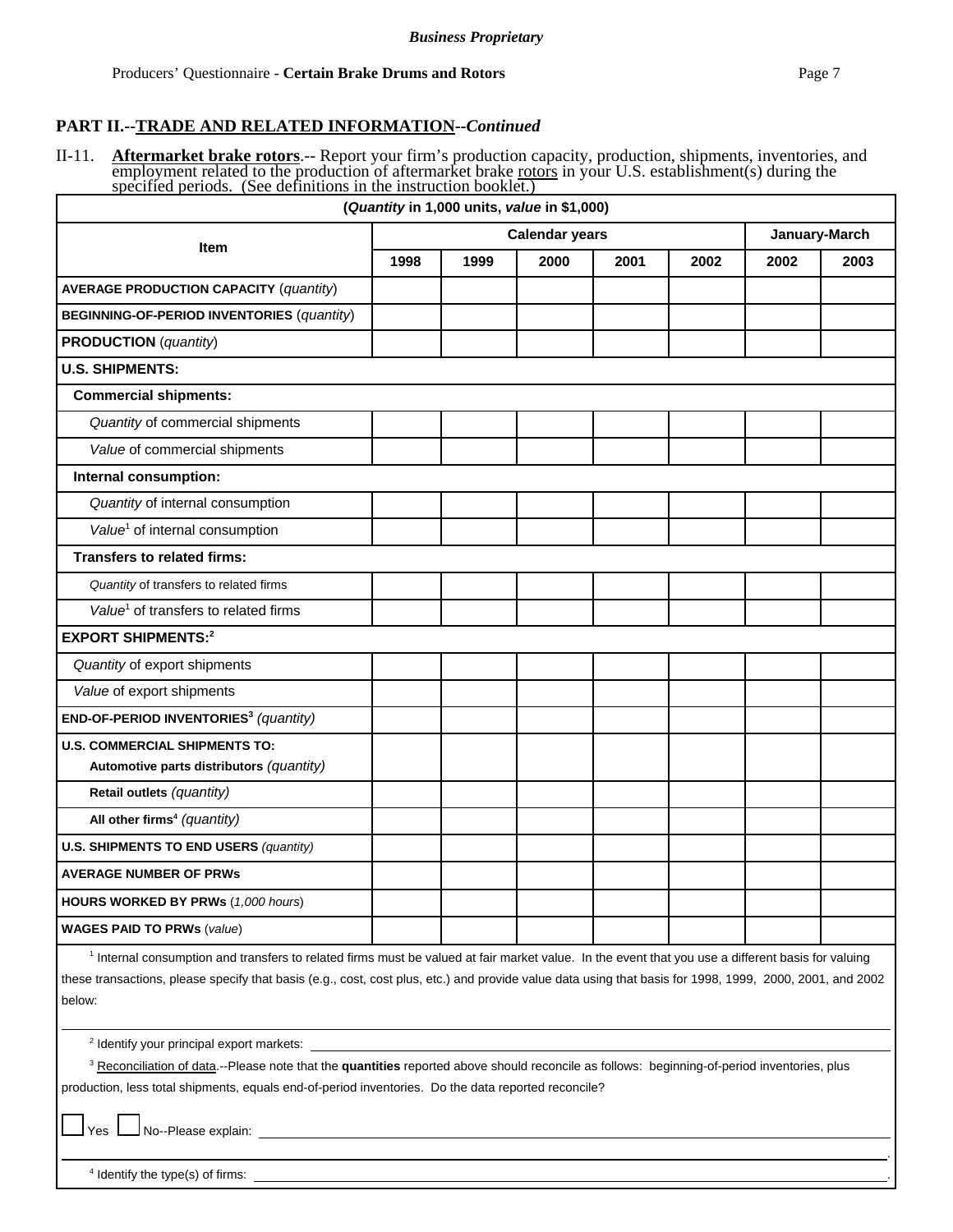### **PART II.--TRADE AND RELATED INFORMATION--***Continued*

II-12. Other than direct imports, has your firm otherwise purchased aftermarket brake drums or rotors since January 1, 1998? (See definitions in the instruction booklet.)

 No Yes--Report such purchases **separately** for drums and for rotors below, duplicating this page as necessary.<sup>1</sup>

Certain brake drums **Lettain brake rotors** 

| (Quantity in 1,000 units, value in \$1,000)                                                                                |                                                              |               |  |  |      |                                                                                                                                    |  |  |
|----------------------------------------------------------------------------------------------------------------------------|--------------------------------------------------------------|---------------|--|--|------|------------------------------------------------------------------------------------------------------------------------------------|--|--|
| <b>Calendar years</b><br>Item<br>1999<br>2000<br>2001<br>2002<br>1998                                                      |                                                              | January-March |  |  |      |                                                                                                                                    |  |  |
|                                                                                                                            |                                                              |               |  |  | 2002 | 2003                                                                                                                               |  |  |
|                                                                                                                            | PURCHASES FROM U.S. IMPORTERS <sup>2</sup> OF PRODUCT FROM-- |               |  |  |      |                                                                                                                                    |  |  |
|                                                                                                                            |                                                              |               |  |  |      |                                                                                                                                    |  |  |
|                                                                                                                            |                                                              |               |  |  |      |                                                                                                                                    |  |  |
|                                                                                                                            |                                                              |               |  |  |      |                                                                                                                                    |  |  |
|                                                                                                                            |                                                              |               |  |  |      |                                                                                                                                    |  |  |
|                                                                                                                            |                                                              |               |  |  |      |                                                                                                                                    |  |  |
|                                                                                                                            |                                                              |               |  |  |      |                                                                                                                                    |  |  |
| PURCHASES FROM DOMESTIC PRODUCERS:2                                                                                        |                                                              |               |  |  |      |                                                                                                                                    |  |  |
|                                                                                                                            |                                                              |               |  |  |      |                                                                                                                                    |  |  |
|                                                                                                                            |                                                              |               |  |  |      |                                                                                                                                    |  |  |
| PURCHASES FROM OTHER SOURCES:2                                                                                             |                                                              |               |  |  |      |                                                                                                                                    |  |  |
|                                                                                                                            |                                                              |               |  |  |      |                                                                                                                                    |  |  |
|                                                                                                                            |                                                              |               |  |  |      |                                                                                                                                    |  |  |
| <sup>1</sup> Please indicate your reasons for purchasing this product. If your reasons differ by source, please elaborate. |                                                              |               |  |  |      |                                                                                                                                    |  |  |
| identify the source for each listed supplier.                                                                              |                                                              |               |  |  |      |                                                                                                                                    |  |  |
|                                                                                                                            |                                                              |               |  |  |      | <sup>2</sup> Please list the name of the firm(s) from which you purchased this product. If your suppliers differ by source, please |  |  |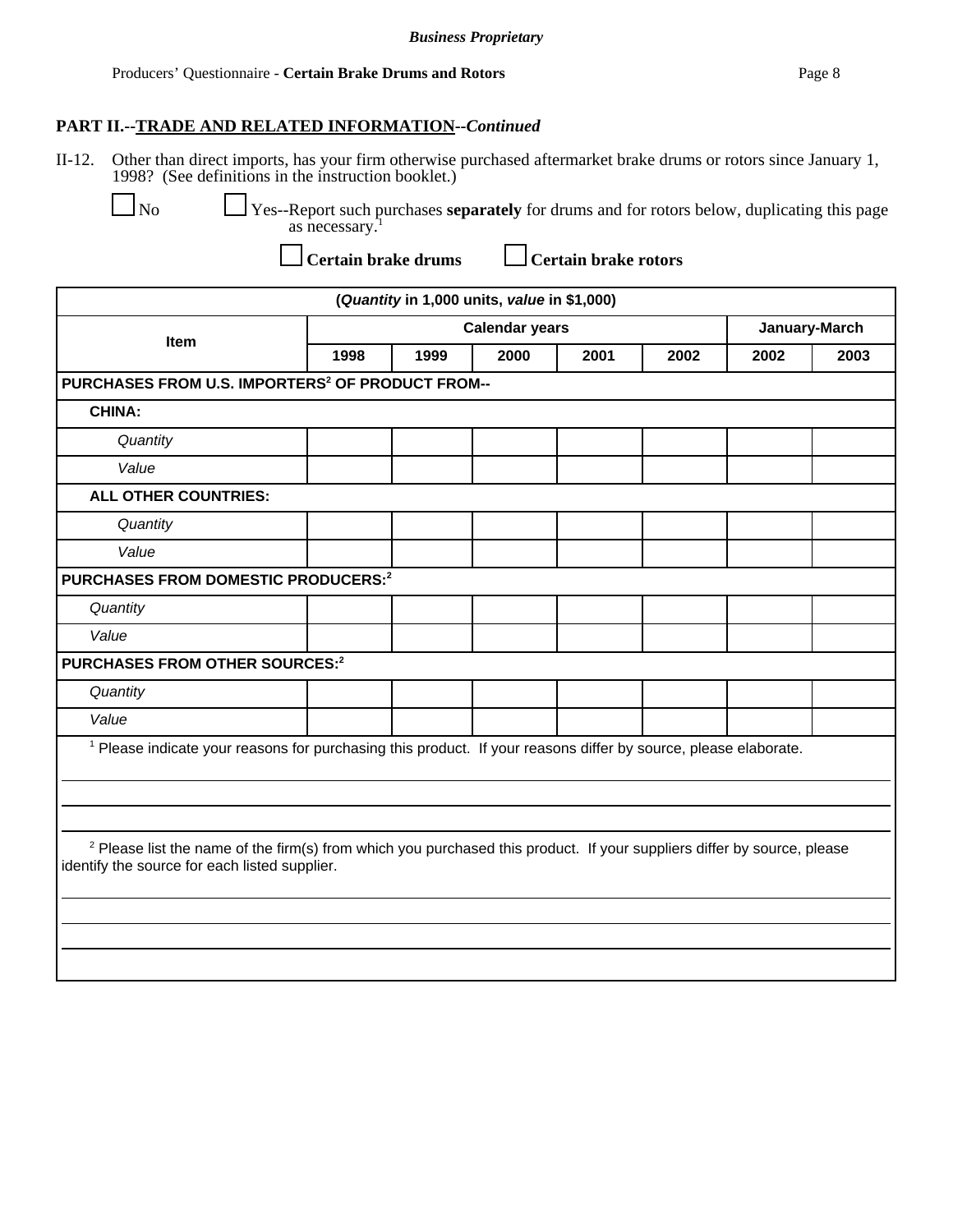#### Producers' Questionnaire - **Certain Brake Drums and Rotors** Page 9

### **PART III.--FINANCIAL INFORMATION**

Address questions on this part of the questionnaire to Charles Yost (202-205-3432; e-mail: cyost@usitc.gov).

III-1. Who should be contacted regarding the requested financial information?

| Company contact: |  |
|------------------|--|
|------------------|--|

Name and title

Phone No. **E**-mail address

III-2. When does your fiscal year end (month and day)?

If your fiscal year changed during the periods for which data are being reported, explain below:

 $\Box$ GAAP  $\Box$ Tax  $\Box$ Cash  $\Box$ Other (specify)

III-3. Accounting basis.--The financial records of your firm are prepared on the basis of:

III-4. Reports and statements.--Did your firm or your parent prepare any of the statements or documents listed below during the period of the investigation? If so, please submit copies of them along with your completed questionnaire unless they are available on the World Wide Web (including the Securities and Exchange Commission's EDGAR site).

My firm or parent does \_\_\_\_\_ or does not \_\_\_\_\_ prepare financial statements (annual reports, 10-K's). Are the above documents available on the World Wide Web?

|                                  | YES | <b>NO</b> |
|----------------------------------|-----|-----------|
| At the SEC's EDGAR site?         |     |           |
| At some other site? (WWW address |     |           |

My firm or parent does \_\_\_\_\_ or does not \_\_\_\_\_ prepare internal profit-and-loss reports on brake drums or rotors operations which indicate the cost of production of brake drums or rotors.

My firm or parent does \_\_\_\_\_ or does not \_\_\_\_\_ prepare internal reports indicating the cost of production of brake drums or rotors.

III-5. Other products.--Please list any other products you produced in the facilities in which you produced brake drums or rotors, and provide the share of net sales accounted for by these other products in your most recent fiscal year:

**Product(s) Share of sales**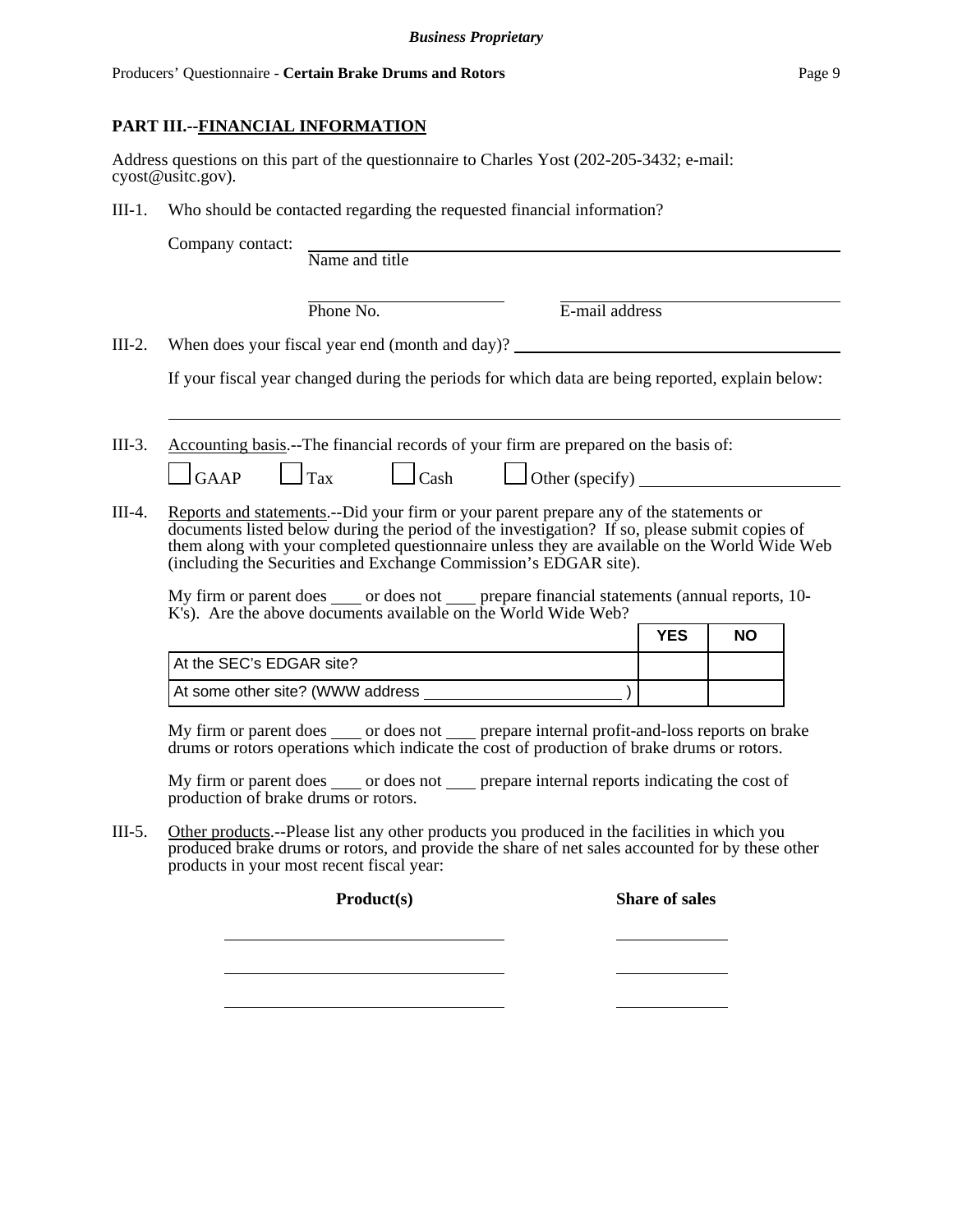#### Producers' Questionnaire - **Certain Brake Drums and Rotors Page 10 Page 10 Page 10 Page 10**

III-6. **Operations on aftermarket brake drums**.--Report the revenue and related cost information requested below on the aftermarket brake drums operations of your U.S. establishment(s).<sup>1</sup> Note that internal consumption and transfers to related firms must be valued at fair market value and purchases from related firms must be at cost. Provide data for your five most recently completed fiscal years in chronological order from left to right, and for the specified interim periods.

|                                                                                                                                 |  | (Quantity in 1,000 units, value in \$1,000) |  |  |  |               |      |
|---------------------------------------------------------------------------------------------------------------------------------|--|---------------------------------------------|--|--|--|---------------|------|
| Fiscal years ended--<br><b>Item</b>                                                                                             |  |                                             |  |  |  | January-March |      |
|                                                                                                                                 |  |                                             |  |  |  | 2002          | 2003 |
| Net sales quantities: <sup>2</sup>                                                                                              |  |                                             |  |  |  |               |      |
| Commercial sales                                                                                                                |  |                                             |  |  |  |               |      |
| Internal consumption                                                                                                            |  |                                             |  |  |  |               |      |
| Transfers to related firms                                                                                                      |  |                                             |  |  |  |               |      |
| Total net sales quantities                                                                                                      |  |                                             |  |  |  |               |      |
| Net sales values: <sup>2</sup>                                                                                                  |  |                                             |  |  |  |               |      |
| Commercial sales                                                                                                                |  |                                             |  |  |  |               |      |
| Internal consumption                                                                                                            |  |                                             |  |  |  |               |      |
| Transfers to related firms                                                                                                      |  |                                             |  |  |  |               |      |
| Total net sales values                                                                                                          |  |                                             |  |  |  |               |      |
| Cost of goods sold (including internal consumption and transfers to related firms):                                             |  |                                             |  |  |  |               |      |
| Raw materials                                                                                                                   |  |                                             |  |  |  |               |      |
| Direct labor                                                                                                                    |  |                                             |  |  |  |               |      |
| Tolling costs                                                                                                                   |  |                                             |  |  |  |               |      |
| Other factory costs                                                                                                             |  |                                             |  |  |  |               |      |
| Total cost of goods sold                                                                                                        |  |                                             |  |  |  |               |      |
| <b>Gross profit or (loss)</b>                                                                                                   |  |                                             |  |  |  |               |      |
| Selling, general, and administrative (SG&A) expenses:                                                                           |  |                                             |  |  |  |               |      |
| Selling expenses                                                                                                                |  |                                             |  |  |  |               |      |
| General and administrative expenses                                                                                             |  |                                             |  |  |  |               |      |
| Total SG&A expenses                                                                                                             |  |                                             |  |  |  |               |      |
| <b>Operating income or (loss)</b>                                                                                               |  |                                             |  |  |  |               |      |
| Other income and expenses:                                                                                                      |  |                                             |  |  |  |               |      |
| Interest expense                                                                                                                |  |                                             |  |  |  |               |      |
| All other expense items                                                                                                         |  |                                             |  |  |  |               |      |
| All other income items                                                                                                          |  |                                             |  |  |  |               |      |
| All other income or expenses, net                                                                                               |  |                                             |  |  |  |               |      |
| Net income or (loss) before income taxes                                                                                        |  |                                             |  |  |  |               |      |
| Depreciation/amortization included above                                                                                        |  |                                             |  |  |  |               |      |
| $1$ lookide only solar (whether demostic ar expert) ar associated tolling revenue as appropriate and costs related to your U.C. |  |                                             |  |  |  |               |      |

 Include only sales (whether domestic or export) or associated tolling revenue, as appropriate, and costs related to your U.S. manufacturing operations.

 $^2$  Less discounts, returns, and allowances. The quantities and values should approximate the corresponding shipment quantities and values reported in Part II of this questionnaire.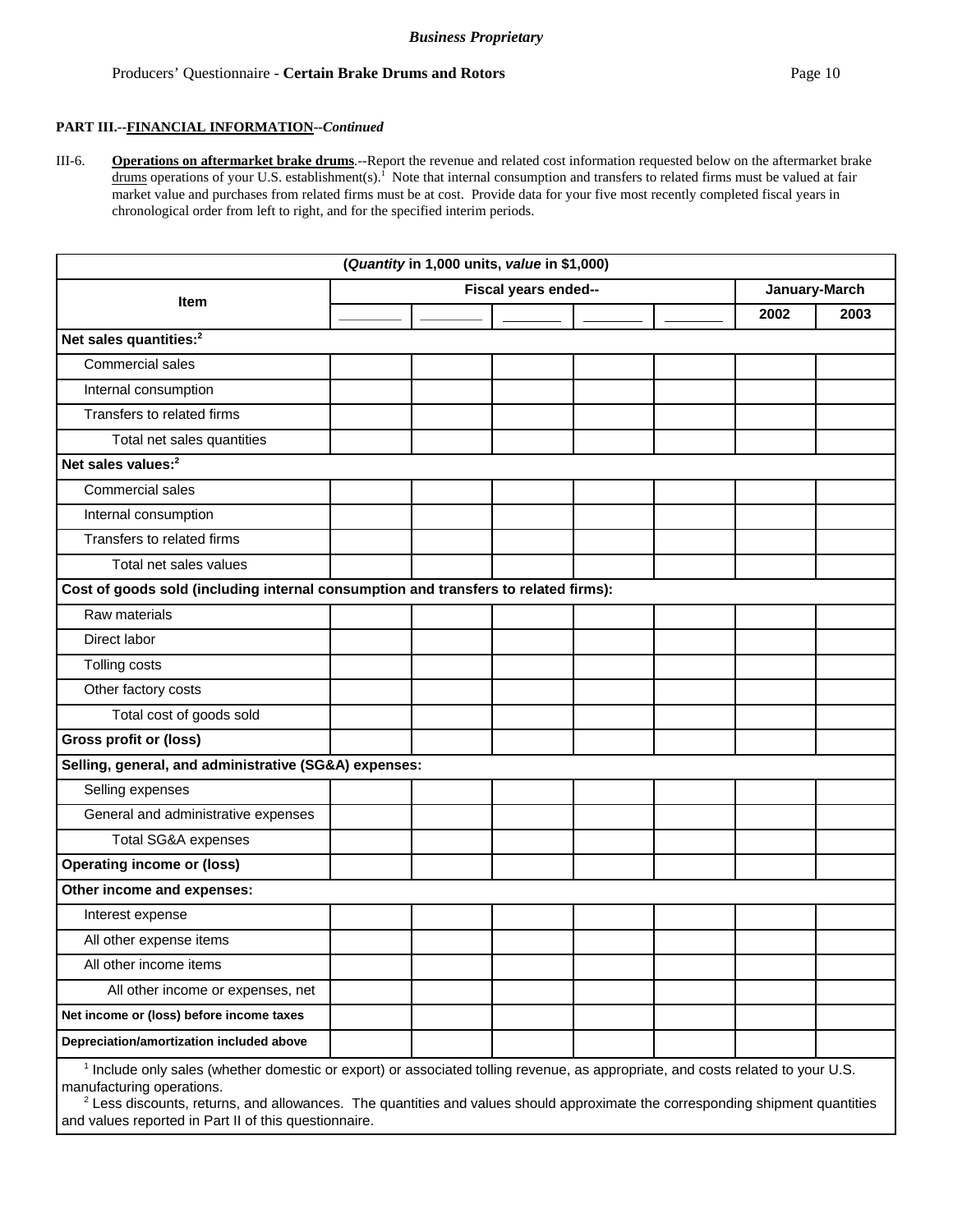III-7. **Operations on aftermarket brake rotors**.--Report the revenue and related cost information requested below on the aftermarket brake **rotors** operations of your U.S. establishment(s).<sup>1</sup> Note that internal consumption and transfers to related firms must be valued at fair market value and purchases from related firms must be at cost. Provide data for your five most recently completed fiscal years in chronological order from left to right, and for the specified interim periods.

|                                                                                                                                          |                              |  | (Quantity in 1,000 units, value in \$1,000) |  |  |      |               |
|------------------------------------------------------------------------------------------------------------------------------------------|------------------------------|--|---------------------------------------------|--|--|------|---------------|
|                                                                                                                                          | Fiscal years ended--<br>Item |  |                                             |  |  |      | January-March |
|                                                                                                                                          |                              |  |                                             |  |  | 2002 | 2003          |
| Net sales quantities: <sup>2</sup>                                                                                                       |                              |  |                                             |  |  |      |               |
| Commercial sales                                                                                                                         |                              |  |                                             |  |  |      |               |
| Internal consumption                                                                                                                     |                              |  |                                             |  |  |      |               |
| Transfers to related firms                                                                                                               |                              |  |                                             |  |  |      |               |
| Total net sales quantities                                                                                                               |                              |  |                                             |  |  |      |               |
| Net sales values: <sup>2</sup>                                                                                                           |                              |  |                                             |  |  |      |               |
| Commercial sales                                                                                                                         |                              |  |                                             |  |  |      |               |
| Internal consumption                                                                                                                     |                              |  |                                             |  |  |      |               |
| Transfers to related firms                                                                                                               |                              |  |                                             |  |  |      |               |
| Total net sales values                                                                                                                   |                              |  |                                             |  |  |      |               |
| Cost of goods sold (including internal consumption and transfers to related firms):                                                      |                              |  |                                             |  |  |      |               |
| Raw materials                                                                                                                            |                              |  |                                             |  |  |      |               |
| Direct labor                                                                                                                             |                              |  |                                             |  |  |      |               |
| Tolling costs                                                                                                                            |                              |  |                                             |  |  |      |               |
| Other factory costs                                                                                                                      |                              |  |                                             |  |  |      |               |
| Total cost of goods sold                                                                                                                 |                              |  |                                             |  |  |      |               |
| <b>Gross profit or (loss)</b>                                                                                                            |                              |  |                                             |  |  |      |               |
| Selling, general, and administrative (SG&A) expenses:                                                                                    |                              |  |                                             |  |  |      |               |
| Selling expenses                                                                                                                         |                              |  |                                             |  |  |      |               |
| General and administrative expenses                                                                                                      |                              |  |                                             |  |  |      |               |
| Total SG&A expenses                                                                                                                      |                              |  |                                             |  |  |      |               |
| <b>Operating income or (loss)</b>                                                                                                        |                              |  |                                             |  |  |      |               |
| Other income and expenses:                                                                                                               |                              |  |                                             |  |  |      |               |
| Interest expense                                                                                                                         |                              |  |                                             |  |  |      |               |
| All other expense items                                                                                                                  |                              |  |                                             |  |  |      |               |
| All other income items                                                                                                                   |                              |  |                                             |  |  |      |               |
| All other income or expenses, net                                                                                                        |                              |  |                                             |  |  |      |               |
| Net income or (loss) before income taxes                                                                                                 |                              |  |                                             |  |  |      |               |
| Depreciation/amortization included above                                                                                                 |                              |  |                                             |  |  |      |               |
| $\frac{1}{2}$ include only sales (whether domestic or export) or associated tolling revenue as appropriate and costs related to your LLS |                              |  |                                             |  |  |      |               |

 Include only sales (whether domestic or export) or associated tolling revenue, as appropriate, and costs related to your U.S. manufacturing operations.

 $^2$  Less discounts, returns, and allowances. The quantities and values should approximate the corresponding shipment quantities and values reported in Part II of this questionnaire.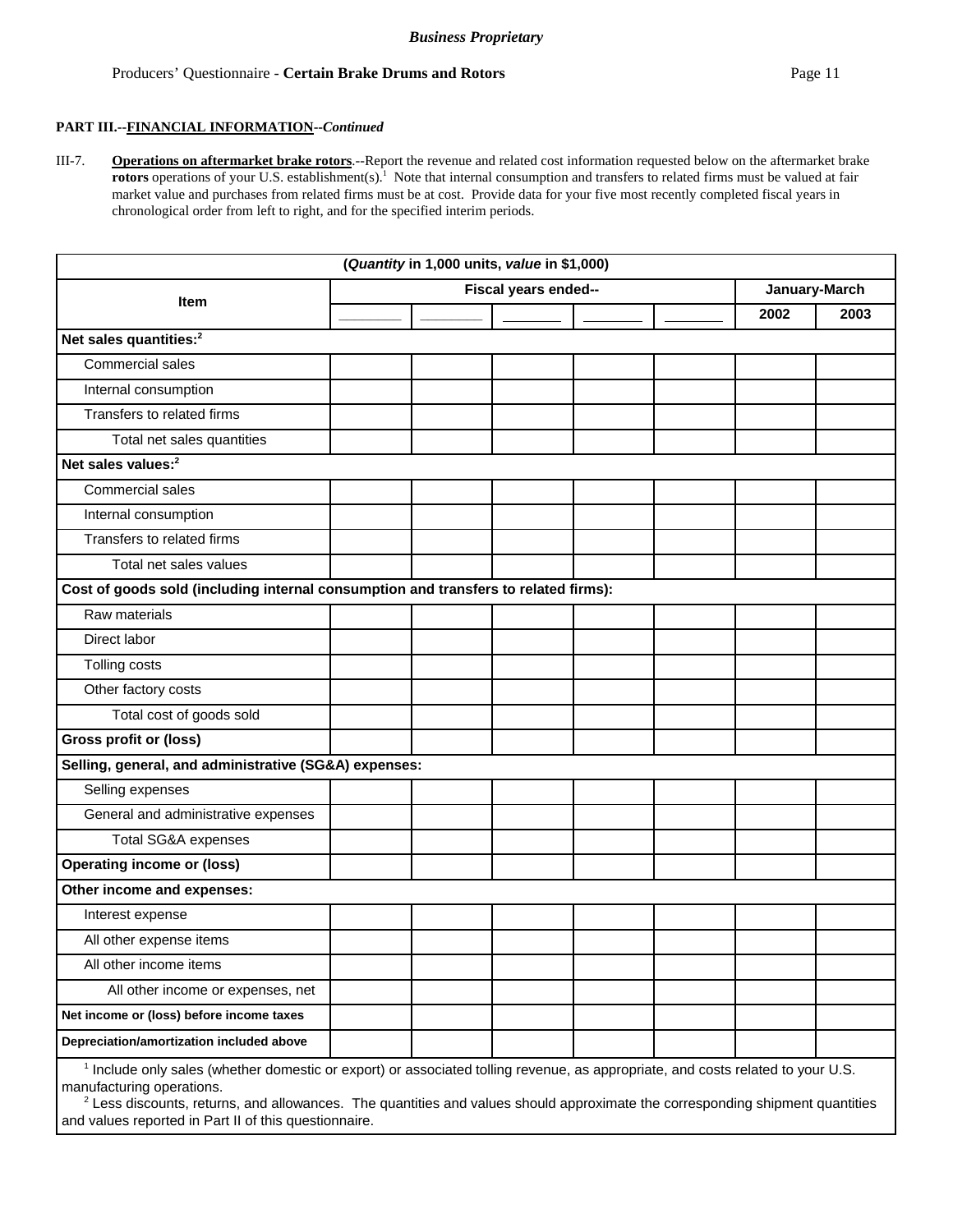### **PART III.--FINANCIAL INFORMATION--***Continued*

III-8. For the cost of goods sold (the sum of raw materials, direct labor, and other factory costs) that your firm reported in III-6 and III-7, report the variable and fixed costs, and selling, general, and administrative expenses in percent for your most recent full fiscal year:

|                                                               | Percent            |                     |  |
|---------------------------------------------------------------|--------------------|---------------------|--|
| <b>Item</b>                                                   | <b>Brake drums</b> | <b>Brake rotors</b> |  |
| Cost of goods sold:<br>Variable costs                         |                    |                     |  |
| <b>Fixed costs</b>                                            |                    |                     |  |
| <b>Total COGS</b>                                             | 100.0              | 100.0               |  |
| Selling, general & administrative expenses:<br>Variable costs |                    |                     |  |
| <b>Fixed costs</b>                                            |                    |                     |  |
| <b>Total SG&amp;A</b>                                         | 100.0              | 100.0               |  |

III-9. Capital expenditures, research and development expenditures, and asset values.--Report your firm's capital expenditures and research and development expenditures on brake drums, and the values of the property, plant, and equipment used in the production of brake drums. Provide data for your five most recently completed fiscal years in chronological order from left to right, and for the specified interim periods.

|                                                     |                      | (Value in \$1,000) |  |  |               |      |
|-----------------------------------------------------|----------------------|--------------------|--|--|---------------|------|
| Item                                                | Fiscal years ended-- |                    |  |  | January-March |      |
|                                                     |                      |                    |  |  | 2002          | 2003 |
| <b>Brake drums:</b>                                 |                      |                    |  |  |               |      |
| <b>Capital expenditures</b>                         |                      |                    |  |  |               |      |
| <b>Research and</b><br>development<br>expenditures  |                      |                    |  |  |               |      |
| Property, plant, and<br>equipment:<br>Original cost |                      |                    |  |  |               |      |
| Book value                                          |                      |                    |  |  |               |      |
| <b>Brake rotors:</b>                                |                      |                    |  |  |               |      |
| <b>Capital expenditures</b>                         |                      |                    |  |  |               |      |
| <b>Research and</b><br>development<br>expenditures  |                      |                    |  |  |               |      |
| Property, plant, and<br>equipment:<br>Original cost |                      |                    |  |  |               |      |
| Book value                                          |                      |                    |  |  |               |      |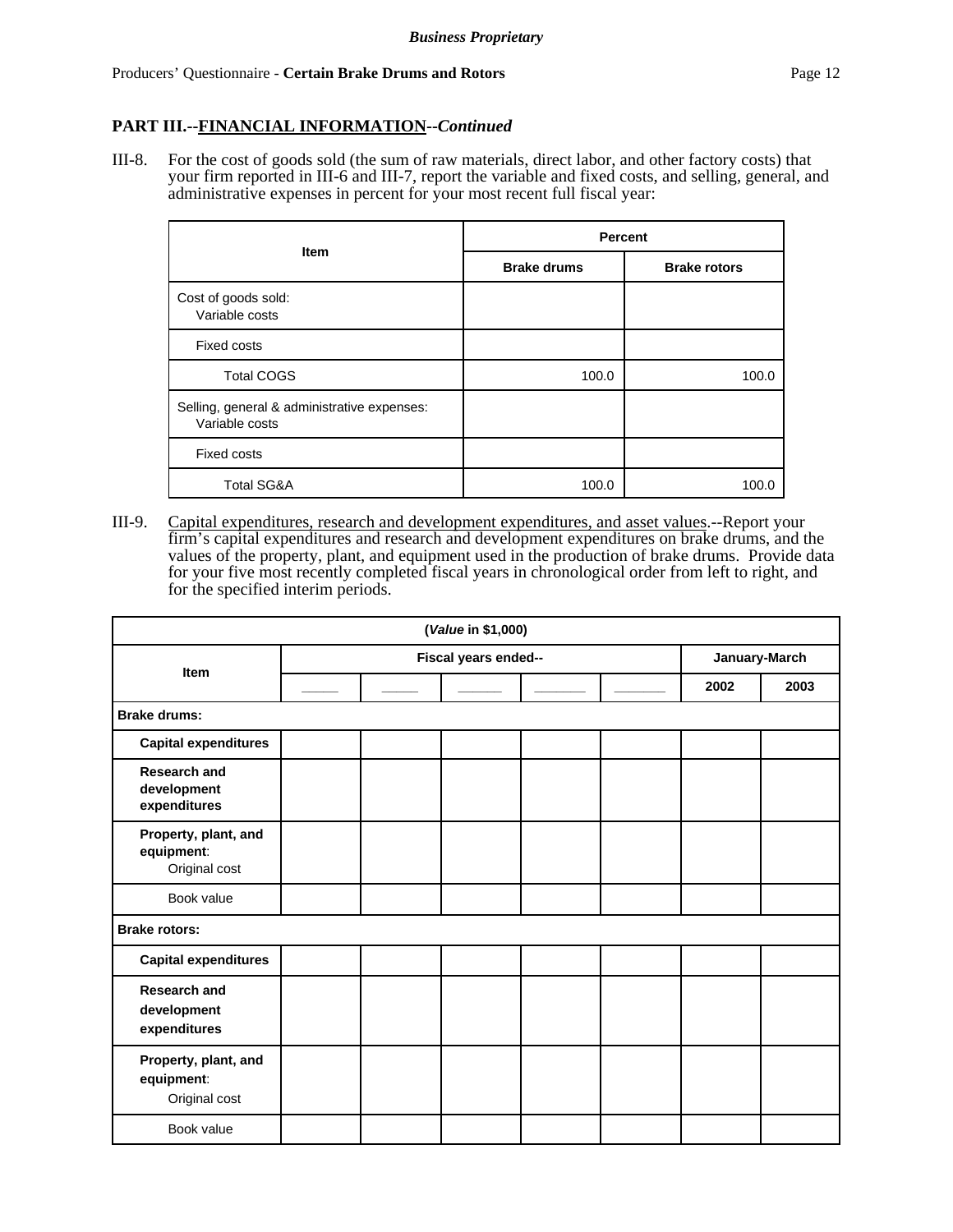#### **PART III.--FINANCIAL INFORMATION--***Continued*

III-10. Since January 1, 1998, has your firm experienced any actual negative effects on its return on investment or its growth, investment, ability to raise capital, existing development and production efforts (including efforts to develop a derivative or more advanced version of the product), or the scale of capital investments as a result of imports of brake drums or rotors from China?

|    | $\frac{1}{2}$ Yes--My firm has experienced actual negative effects as follows:                        |  |
|----|-------------------------------------------------------------------------------------------------------|--|
|    | Cancellation or rejection of expansion projects                                                       |  |
|    | Denial or rejection of investment proposal                                                            |  |
|    | Reduction in the size of capital investments                                                          |  |
|    | Rejection of bank loans                                                                               |  |
|    | Lowering of credit rating                                                                             |  |
|    | Problem related to the issue of stocks or bonds                                                       |  |
|    | Other (specify) $\overline{\phantom{a}}$                                                              |  |
|    | III-11. Does your firm anticipate any negative impact of imports of brake drums or rotors from China? |  |
| No | $\Gamma$ Yes--My firm anticipates negative effects as follows:                                        |  |
|    |                                                                                                       |  |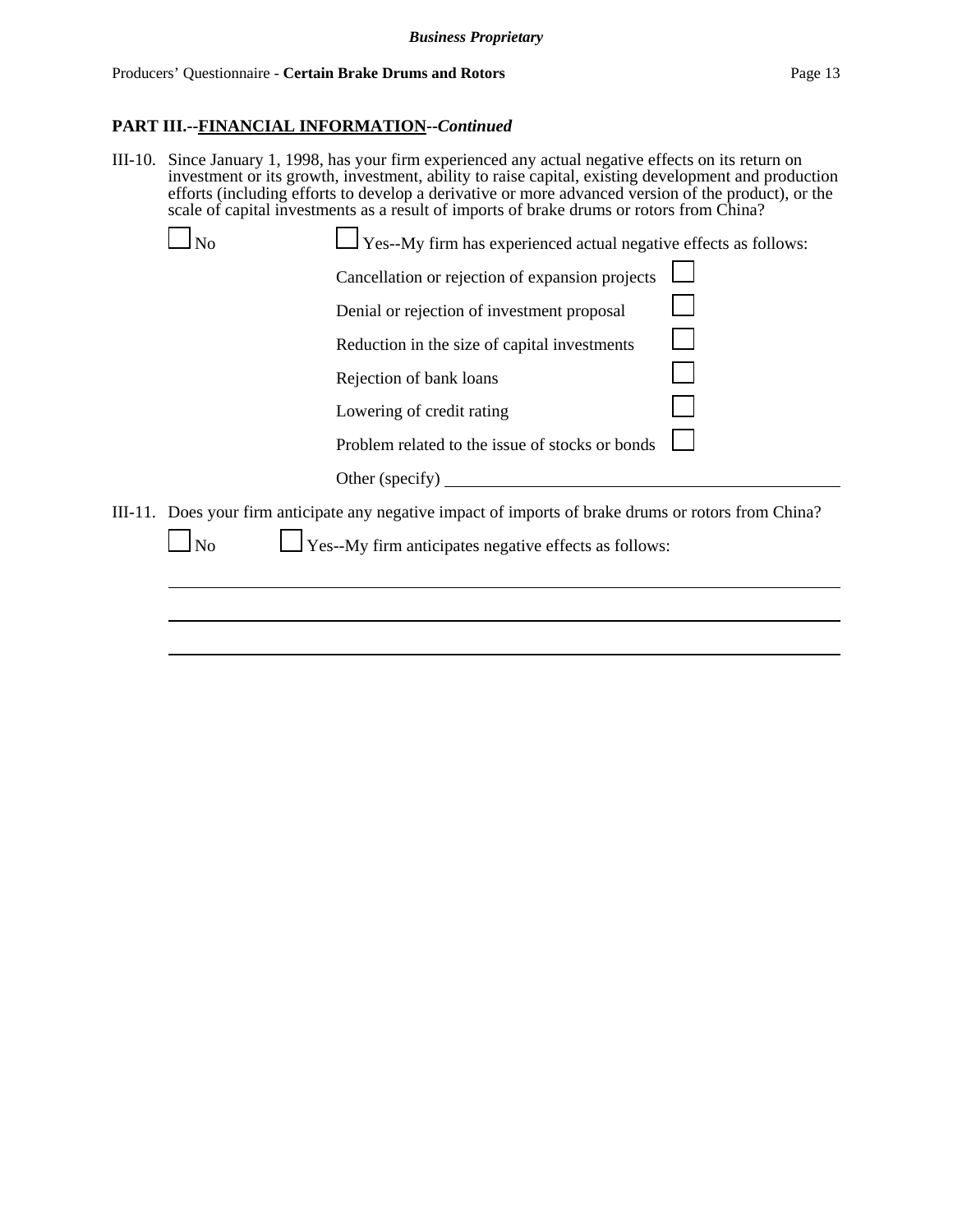# **PART IV.--PRICING AND MARKET FACTORS**

Further information on this part of the questionnaire can be obtained from Gerry Benedick (202-205-3244 or gbenedick@usitc.gov).

IV-1. Who should be contacted regarding the requested pricing and related information?

Company contact:

Name and title

Phone No. **E-mail address** 

# **Section IV-A.–SELLING PRICE DATA**

This section requests quarterly sales value and quantity data concerning your firm's U.S. commercial shipments to unrelated U.S. warehouse distributors of certain aftermarket (non-OEM) brake drums and rotors during January 1998-March 2003 (see definitions in the instructions booklet). **Report data only for products manufactured and sold by your firm in the United States.**

**COPY THE FOLLOWING PAGE AS NECESSARY**. Complete a separate page for each of the brake drum and rotor products listed below that are produced and sold by your firm in the aftermarket to warehouse distributors:

| <b>Product 1:</b> | Aftermarket (non-OEM) brake drums, AIMCO part number 8939 |
|-------------------|-----------------------------------------------------------|
| <b>Product 2:</b> | Aftermarket (non-OEM) brake drums, AIMCO part number 8940 |

**Product 3: Aftermarket (non-OEM) brake rotors, AIMCO part number 5115**

**Product 4: Aftermarket (non-OEM) brake rotors, AIMCO part number 5329**

The total dollar sales values should be reported two ways: (1) on an f.o.b., U.S. point of shipment basis (i.e., should not include U.S.-inland transportation costs) and (2) on a delivered basis (i.e., should include U.S.-inland transportation costs), both to your warehouse-distributor customers. Total dollar values should reflect the FINAL NET amount paid to you (i.e., should be net of all deductions for discounts, rebates, and any U.S. freight to your customers' receiving points that was absorbed by your firm). **NOTE: Your firm's total sales of each product to warehouse distributors should be reported on both value bases, to the extent possible.** *For your sales on a delivered price basis, convert to an f.o.b. U.S. point of shipment price basis by deducting the U.S.-inland freight charged to your customer. For your sales on an f.o.b. U.S. point of shipment price basis, convert to a delivered price basis by adding U.S.-inland freight charges that your customer incurred; estimates of these latter freight charges are acceptable.*

Please report below the approximate number of different certain aftermarket brake drum and certain aftermarket brake rotor products that your firm produced domestically each year for the U.S. market during 1998-2002.

| Year: | Brake drum products | Brake rotor products |
|-------|---------------------|----------------------|
| 1998  |                     |                      |
| 1999  |                     |                      |
| 2000  |                     |                      |
| 2001  |                     |                      |
| 2002  |                     |                      |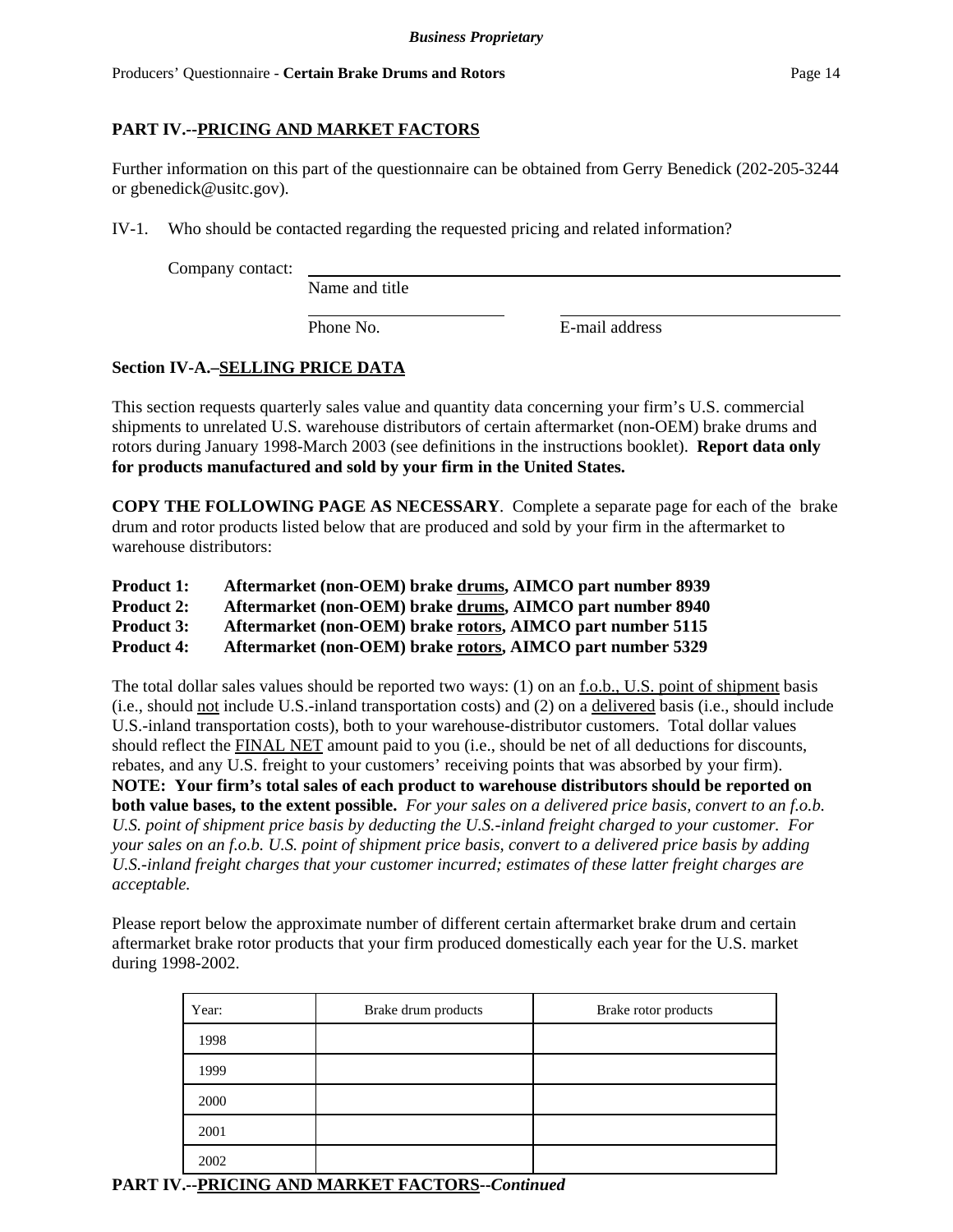#### **Section IV-A.–SELLING PRICE DATA--***Continued*

| $\Box$ Product 1 $\Box$ Product 2 | $\Box$ Product 3              | $\Box$ Product 4 |
|-----------------------------------|-------------------------------|------------------|
|                                   | (Check one box for each page) |                  |

| (Value in dollars, quantity in units) |                           |          |                              |          |
|---------------------------------------|---------------------------|----------|------------------------------|----------|
| Period of shipment                    | F.o.b. value <sup>1</sup> | Quantity | Delivered value <sup>2</sup> | Quantity |
| 1998:                                 |                           |          |                              |          |
| Jan.-Mar.                             |                           |          |                              |          |
| Apr.-June                             |                           |          |                              |          |
| July-Sept.                            |                           |          |                              |          |
| Oct.-Dec.                             |                           |          |                              |          |
| 1999:                                 |                           |          |                              |          |
| Jan.-Mar.                             |                           |          |                              |          |
| Apr.-June                             |                           |          |                              |          |
| July-Sept.                            |                           |          |                              |          |
| Oct.-Dec.                             |                           |          |                              |          |
| 2000:                                 |                           |          |                              |          |
| Jan.-Mar.                             |                           |          |                              |          |
| Apr.-June                             |                           |          |                              |          |
| July-Sept.                            |                           |          |                              |          |
| Oct.-Dec.                             |                           |          |                              |          |
| 2001:                                 |                           |          |                              |          |
| Jan.-Mar.                             |                           |          |                              |          |
| Apr.-June                             |                           |          |                              |          |
| July-Sept.                            |                           |          |                              |          |
| Oct.-Dec.                             |                           |          |                              |          |
| 2002:                                 |                           |          |                              |          |
| Jan.-Mar.                             |                           |          |                              |          |
| Apr.-June                             |                           |          |                              |          |
| July-Sept.                            |                           |          |                              |          |
| Oct.-Dec.                             |                           |          |                              |          |
| 2003:                                 |                           |          |                              |          |
| Jan.-Mar.                             |                           |          |                              |          |

<sup>1</sup> Net values (i.e., gross sales values less all discounts, allowances, rebates, absorbed freight, and the value of returned goods), *f.o.b. your U.S. point of shipment*.

 $^2$  Net values (i.e., gross sales values less all discounts, allowances, rebates, absorbed freight, and the value of returned goods), *delivered to your U.S. customers' locations*.

Note: Reported quantity figures in the same quarter should be equal for the two reported value bases if your firm was able to convert to both value bases. Otherwise the quantity figures will differ if your firm cannot convert to both value bases.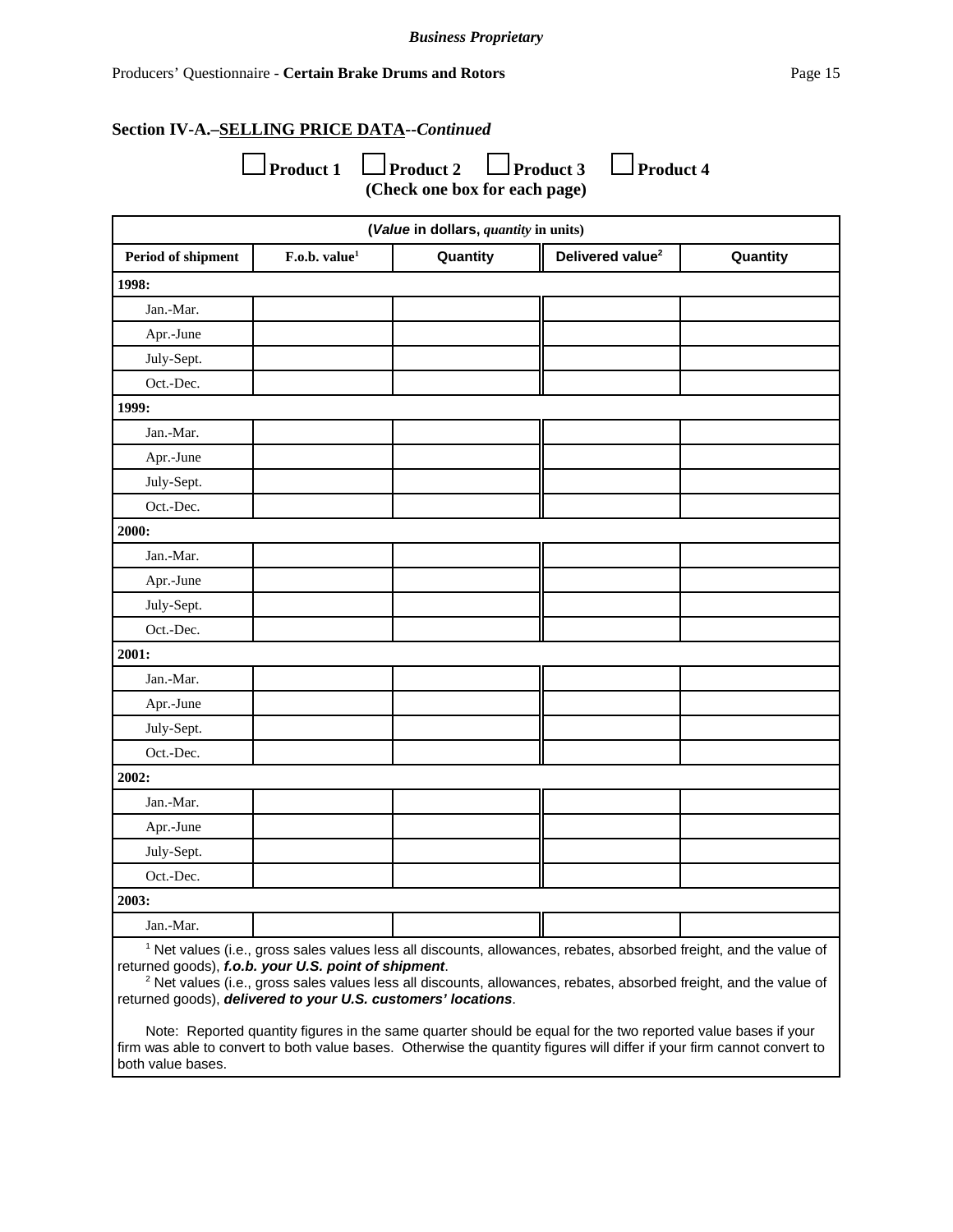Unless otherwise instructed, please answer all questions in the rest of part IV based on your firm's total sales of its U.S.-produced certain aftermarket brake drums and rotors to U.S. customers during January 1998-March 2003. If your responses differ by sales to different types of U.S. customers (wholesale distributors, jobbers, etc.), by specific products that you produce, or by brake drums versus brake rotors, please explain in the margin or attach a separate response. **Please respond fully to the questions and attach additional pages of discussion as needed; identify attached responses with the question number.**

### **Section IV-B.–PRICING PRACTICES**

IV-B-1. Please report below your firm's total U.S. sales quantity (in units) of its U.S.-produced certain aftermarket brake drums and certain aftermarket brake rotors during January 1998-March 2003 that were on a (1) long-term contract basis (multiple deliveries for more than 12 months after the purchase agreement), (2) short-term contract basis (multiple deliveries up to 12 months), and (3) spot sales basis (usually one-time delivery, within 30 days of the purchase agreement).

| Type of Sale:        | Brake drums | Brake rotors |
|----------------------|-------------|--------------|
| Long-term contracts  |             |              |
| Short-term contracts |             |              |
| Spot sales           |             |              |

IV-B-2. Please discuss the following provisions of your U.S. sales on a typical long-term contract basis that involved your U.S.-produced certain aftermarket brake drums and rotors.

(a) What is the average duration of a contract?

- (b) How frequently are contracts renegotiated?
- (c) Does the contract fix quantity, price, or both?
- (d) Does the contract have a meet or release provision?
- (e) What are the standard quantity requirements, if any?

(f) What is the price premium for sub-minimum shipments? percent

Identify below the top two factors, in descending order, discussed/considered between your firm and its U.S. customers in arriving at a price for a typical long-term contract sale. If your firm uses/issues price lists, please enclose a copy of your most recent price list with your submission.

- 1.
- 2.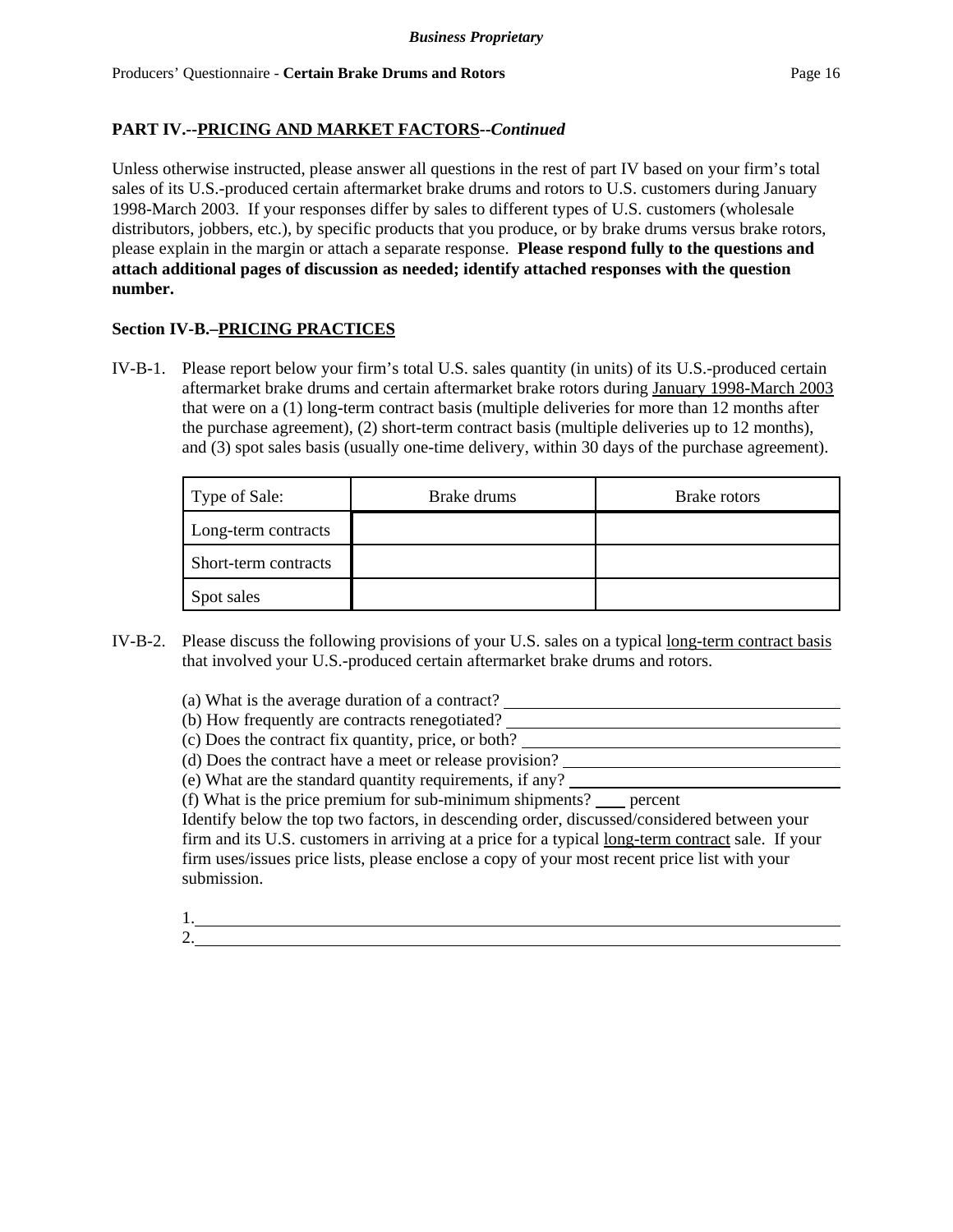#### **Section IV-B.–PRICING PRACTICES–***Continued*

- IV-B-3. Please discuss the following provisions of your U.S. sales on a typical short-term contract basis that involved your U.S.-produced certain aftermarket brake drums and rotors.
	- (a) What is the average duration of a contract? (b) How frequently are contracts renegotiated? (c) Does the contract fix quantity, price, or both? (d) Does the contract have a meet or release provision? (e) What are the standard quantity requirements, if any?
	- (f) What is the price premium for sub-minimum shipments?  $\qquad$  percent

Identify below the top three factors, in descending order, discussed/considered between your firm and its U.S. customers in arriving at a price for a typical short-term contract sale. If your firm uses/issues price lists, please enclose a copy of your most recent price list with your submission.

$$
\underbrace{1.}{2.}
$$

- IV-B-4. Identify below the top two factors, in descending order, discussed/considered between your firm and its U.S. customers in arriving at a price for a typical spot sale. If your firm uses/issues price lists, please enclose a copy of your most recent price list with your submission.
	- 1. 2.
- IV-B-5. What are your firm's typical sales terms for its U.S.-produced certain aftermarket brake drums and rotors shipped to U.S. customers (e.g., 2/10 net 30 days, net 30 days, etc.)

?

IV-B-6. a) On what basis does your firm typically quote prices of its U.S.-produced certain aftermarket brake drums and rotors to its U.S. customers: f.o.b. plant/warehouse or delivered ? (Check one)

b) If f.o.b., do your customers typically arrange the freight \_\_\_\_ or does your firm arrange the freight \_\_\_\_? (Check one)

c) If your firm arranges freight on its f.o.b. sales, does it typically prepay the freight \_\_\_\_ or send the products freight collect \_\_\_\_? (Check one)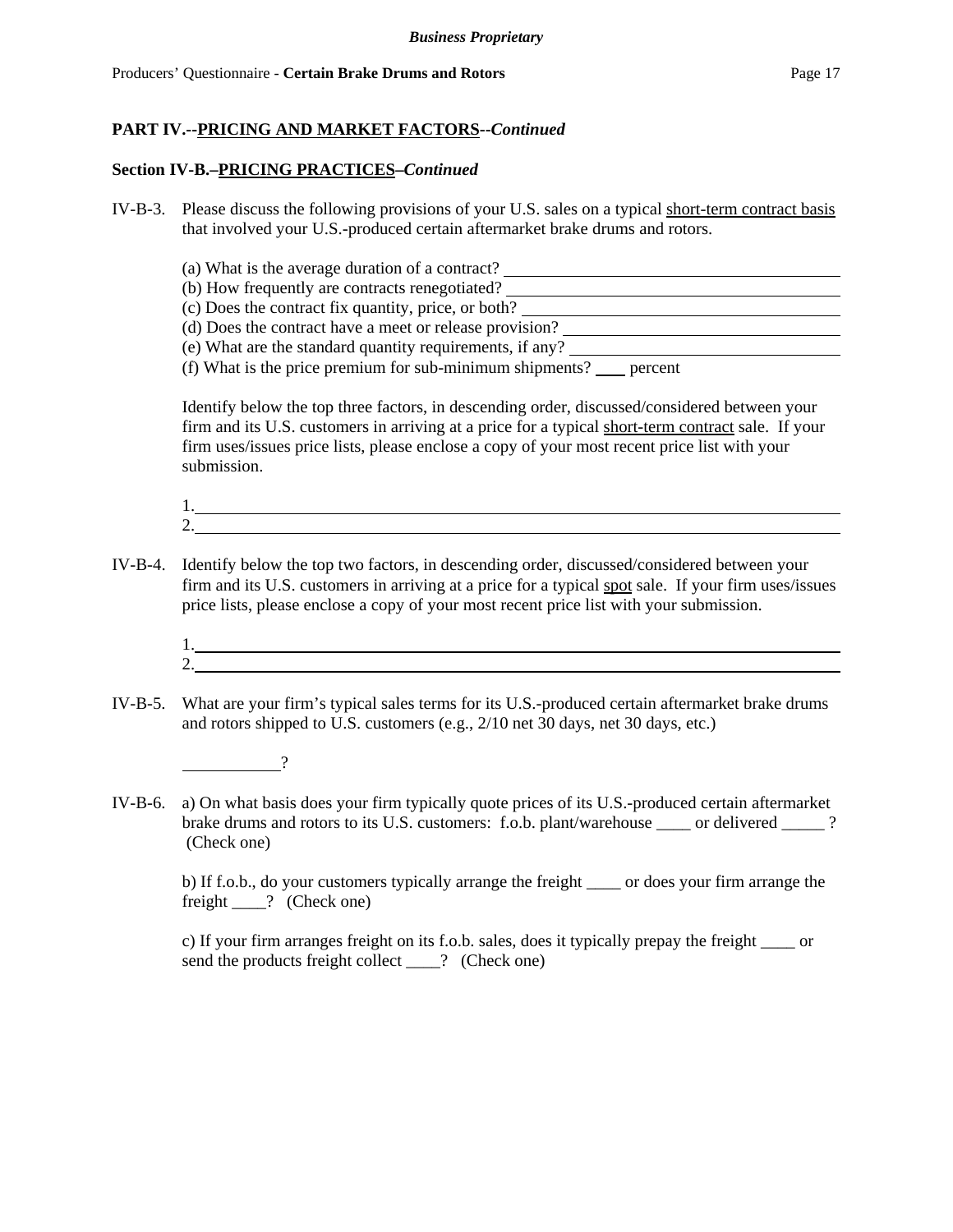#### **Section IV-B.–PRICING PRACTICES–***Continued*

IV-B-6. d) Does your firm ever pay freight to your U.S. customers' locations *without charging for this cost*? Yes \_\_\_\_ No \_\_\_\_? (Check one)

#### If yes--

Please indicate the sales volume (number of units or value in dollars) or other requirement(s) that must be met for your firm to absorb U.S. shipping charges for delivery to your customers' facilities. Also indicate whether such requirements involve purchases of only certain aftermarket brake drums and rotors or include other products as well (identify any other products).

Please report below the total value (in dollars) of U.S. freight charges that your firm absorbed based on all its U.S. shipments of its domestically produced certain aftermarket brake drums and rotors during January 1998-March 2003.

- IV-B-7. Please describe your firm's discount policy (quantity discounts, annual total volume (quantity or value) based discounts, etc.). Do not include any payment discount covered in question IV-B-5. Also indicate whether such discount bases involve purchases of only certain aftermarket brake drums and rotors or include other products as well (identify any other products).
- IV-B-8. Please discuss below how your firm's selling prices of its certain aftermarket brake drums and rotors may differ by type of customer (e.g., wholesale distributor, jobber, etc.), by type of sale (e.g., long-term contracts, short-term contracts, and spot sales), and by any other considerations.

Type of customer: Type of sale:

Other: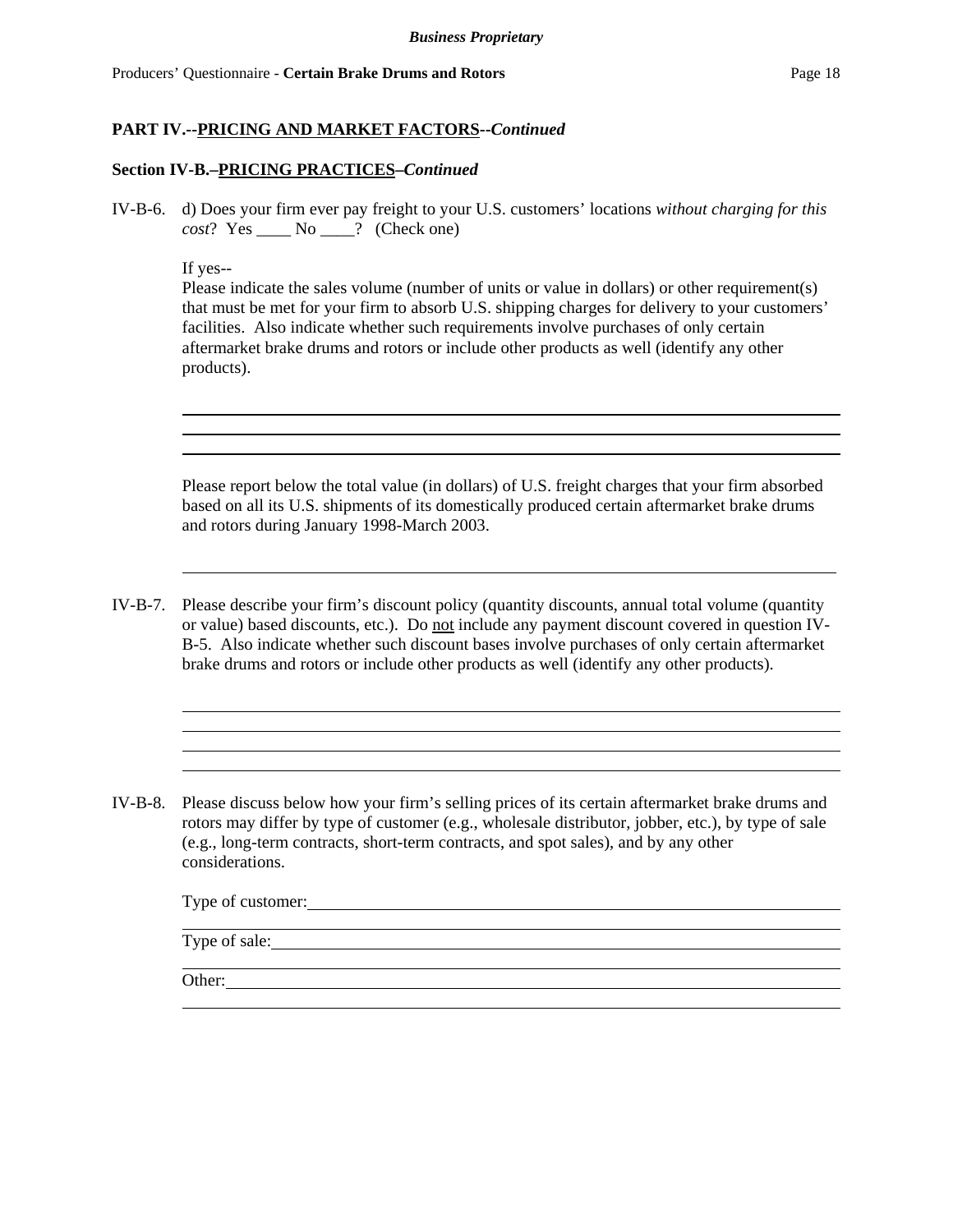#### **Section IV-C.--FACTORS AFFECTING PRICING**

IV-C-1. a) Approximately what share of the total sales quantity (in units) of your firm's domestic shipments of its U.S.-produced certain aftermarket brake drums and certain aftermarket brake rotors occurred within the distances specified below during January 1998-March 2003? Also, for each distance category, approximately what percent of the total net f.o.b sales value of these products was accounted for by U.S.-inland transportation costs and what was the typical transportation mode (truck-T, rail-R, or air-A)?

|                            | Certain aftermarket brake drums |               |      | Certain aftermarket<br>brake rotors |         |      |
|----------------------------|---------------------------------|---------------|------|-------------------------------------|---------|------|
|                            |                                 |               |      |                                     |         |      |
|                            | Shipment                        | Freight       |      | Shipment                            | Freight |      |
|                            | share                           | share         | Mode | share                               | share   | Mode |
| Within 100 miles of your   |                                 |               |      |                                     |         |      |
| plant/warehouse            | %                               | $\frac{0}{0}$ |      | $\frac{0}{0}$                       | %       |      |
| 100 to 500 miles from your |                                 |               |      |                                     |         |      |
| plant/warehouse            | %                               | %             |      | %                                   | %       |      |
| Over 500 miles from your   |                                 |               |      |                                     |         |      |
| plant/warehouse            | $\%$                            | $\frac{0}{0}$ |      | %                                   | %       |      |
| TOTAL                      | $\%$                            |               |      | 100<br>$\frac{0}{0}$                |         |      |

b) Do U.S. freight-cost shares reported for the longer distances represent a competitive disadvantage for your firm vis-a-vis other U.S. producers or U.S. importers of certain aftermarket brake drums and rotors? Yes \_\_\_\_ No \_\_\_\_ (Check one) If yes, please discuss the extent of the disadvantage, the geographic area(s) involved, and identify any such firms and the country(ies) of origin of the brake drums and rotors they sell.

c) What is the geographic market area in the United States served by your firm's U.S.-produced certain aftermarket brake drums and rotors? Note any changes in market area since January 1998.

IV-C-2. a) What is the average lead time (in days) between a customer's order and the date of delivery for your firm's U.S. shipments of its U.S.-produced certain aftermarket brake drums and rotors from its U.S. inventory and, if applicable, its U.S. production.

Shipments from inventory

Shipments from production\_\_\_\_\_\_\_\_\_\_\_\_\_\_\_\_\_\_\_\_\_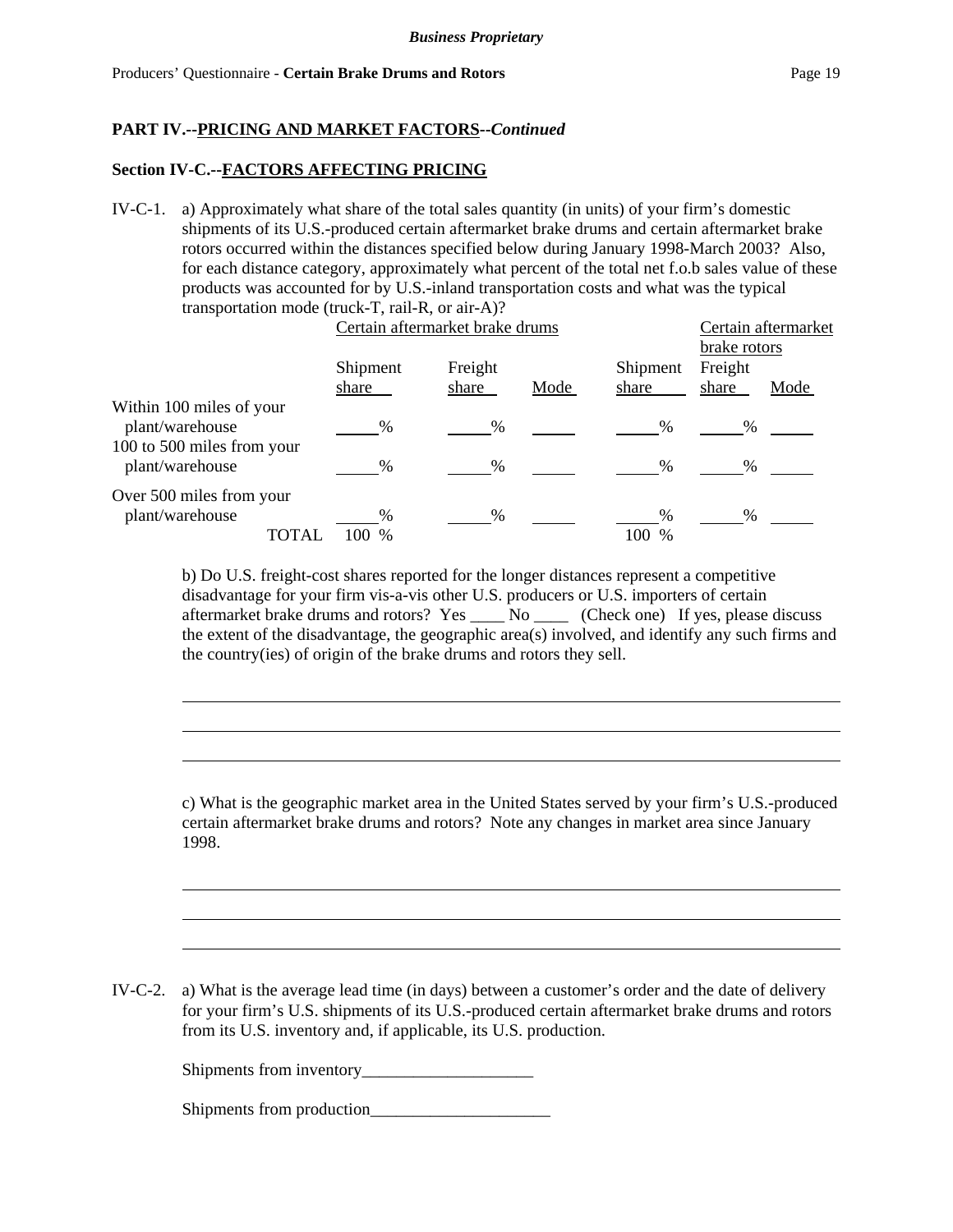### **Section IV-C.--FACTORS AFFECTING PRICING–***Continued*

IV-C-2. b) Have average lead times changed since January 1998? Yes \_\_\_\_ No \_\_\_\_ (Check one) If yes, note dates of any changes and explain how and why lead times changed and the significance it had on your ability to compete with the imported Chinese certain aftermarket brake drums and rotors.

IV-C-3. Does your firm sell its U.S.-produced certain aftermarket brake drums and rotors over the internet?

 $G_{\text{No}}$   $G_{\text{Yes}}$ 

### If yes–

Please report the value (in dollars net f.o.b. your U.S. selling location(s)) of your firm's total U.S. sales of its U.S.-produced certain aftermarket brake drum and rotors during January 1998- March 2003 that were accounted for by internet sales. Also explain the impact such sales have had on your U.S. selling prices and quantities during this period.

# **Section IV-D.–SUPPLY FACTORS**

IV-D-1. How has supply within the United States for certain aftermarket brake drums and rotors changed since January 1998? Identify principal factors affecting supply changes and the time periods when any such changes occurred.

IV-D-2. Have there been any significant changes in the product range or marketing of certain aftermarket brake drums and rotors in the United States since January 1998?

> $\overline{\mathbf{C}}$  No  $\overline{\mathbf{C}}$  Yes--Please describe below any such changes, the time periods any such changes occurred, and the impact such changes had on U.S. sales prices and quantities of your U.S.-produced certain aftermarket brake drums and rotors.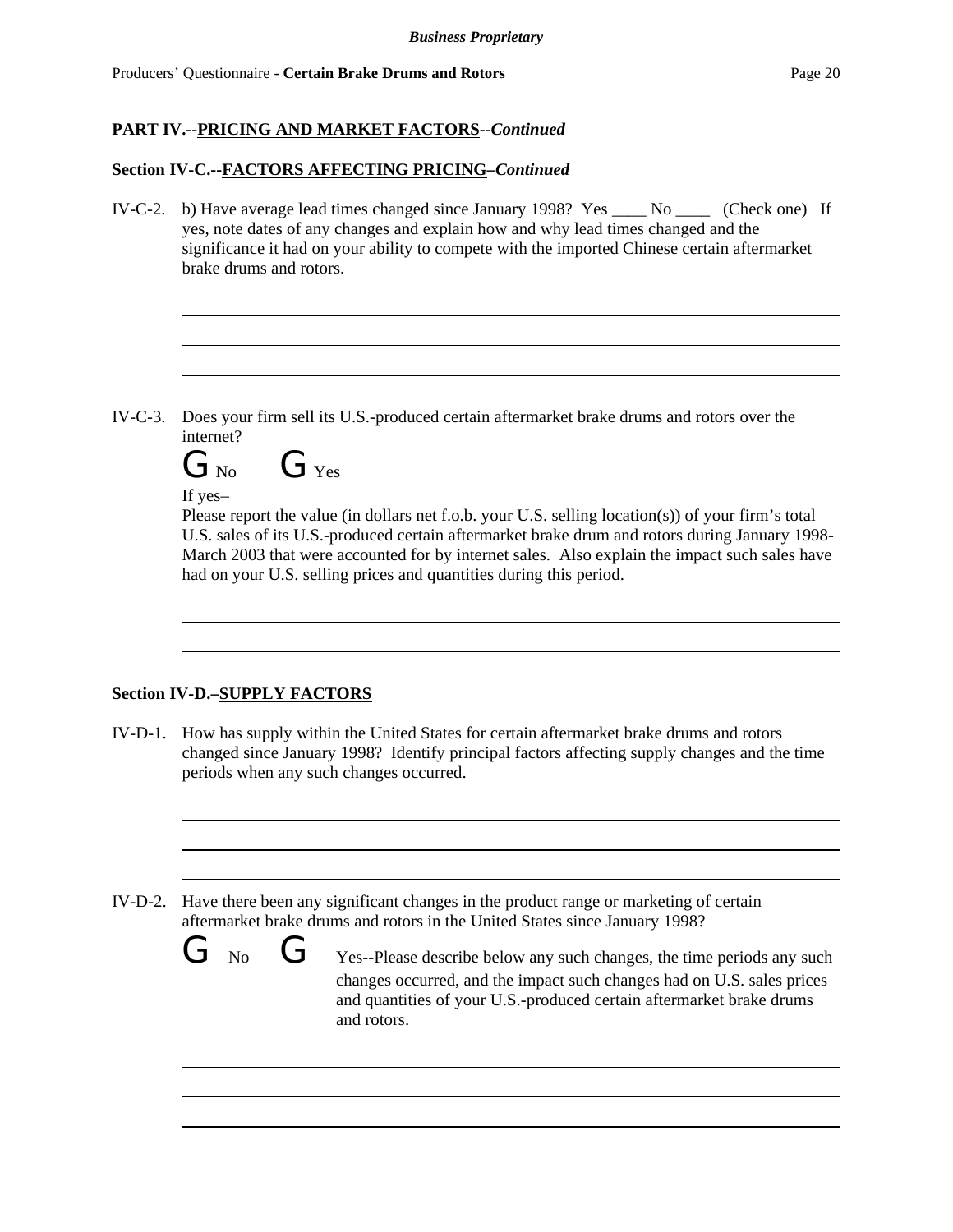#### **Section IV-D.–SUPPLY FACTORS–***Continued*

IV-D-3. Describe how easily your firm can shift sales of its U.S.-produced certain aftermarket brake drums and rotors between the U.S. market and foreign country markets. In your discussion, please describe any contracts, other sales arrangements, or other constraints (including any foreign-country trade barriers) that would prevent or retard your firm from shifting its certain U.S. produced brake drums and rotors between the U.S. and alternative country markets within a 12-month period.

| $IV-D-4$ . | Specify the approximate percentage share of total production costs that is variable and the share<br>that is fixed in your firm's U.S. production of its certain aftermarket brake drums and rotors;<br>also, identify the specific costs that you consider variable and consider fixed.                                              |
|------------|---------------------------------------------------------------------------------------------------------------------------------------------------------------------------------------------------------------------------------------------------------------------------------------------------------------------------------------|
|            |                                                                                                                                                                                                                                                                                                                                       |
|            | <u> 1989 - Johann Stoff, amerikansk politiker (* 1908)</u><br>Fixed costs <u>the cost</u> costs and contain the costs of the costs of the costs of the costs of the costs of the costs of the costs of the costs of the costs of the costs of the costs of the costs of the costs of the costs of                                     |
|            | IV-D-5. Please estimate below the cost and time required to construct a greenfield plant to produce<br>certain aftermarket brake drums and certain aftermarket brake rotors in the United States.<br>Please indicate the size of the plant (in terms of annual capacity in number of brake drums and<br>rotors) for which you report. |
|            | Brake drums:                                                                                                                                                                                                                                                                                                                          |
|            | Brake rotors: Note and the set of the set of the set of the set of the set of the set of the set of the set of the set of the set of the set of the set of the set of the set of the set of the set of the set of the set of t                                                                                                        |
|            | IV-D-6. Please explain below differences between economy-line and premium-line certain aftermarket<br>brake drums and rotors sold in the U.S. market. In your discussion, please indicate when such                                                                                                                                   |

products initially appeared in the U.S. market and identify specific product quality and feature differences, differences in types of vehicles using each type, and any other distinguishing factors between the economy and premium lines of certain aftermarket brake drums and rotors. Please also indicate by country of origin if the U.S. produced and the imported Chinese products are economy or premium-line products, or both.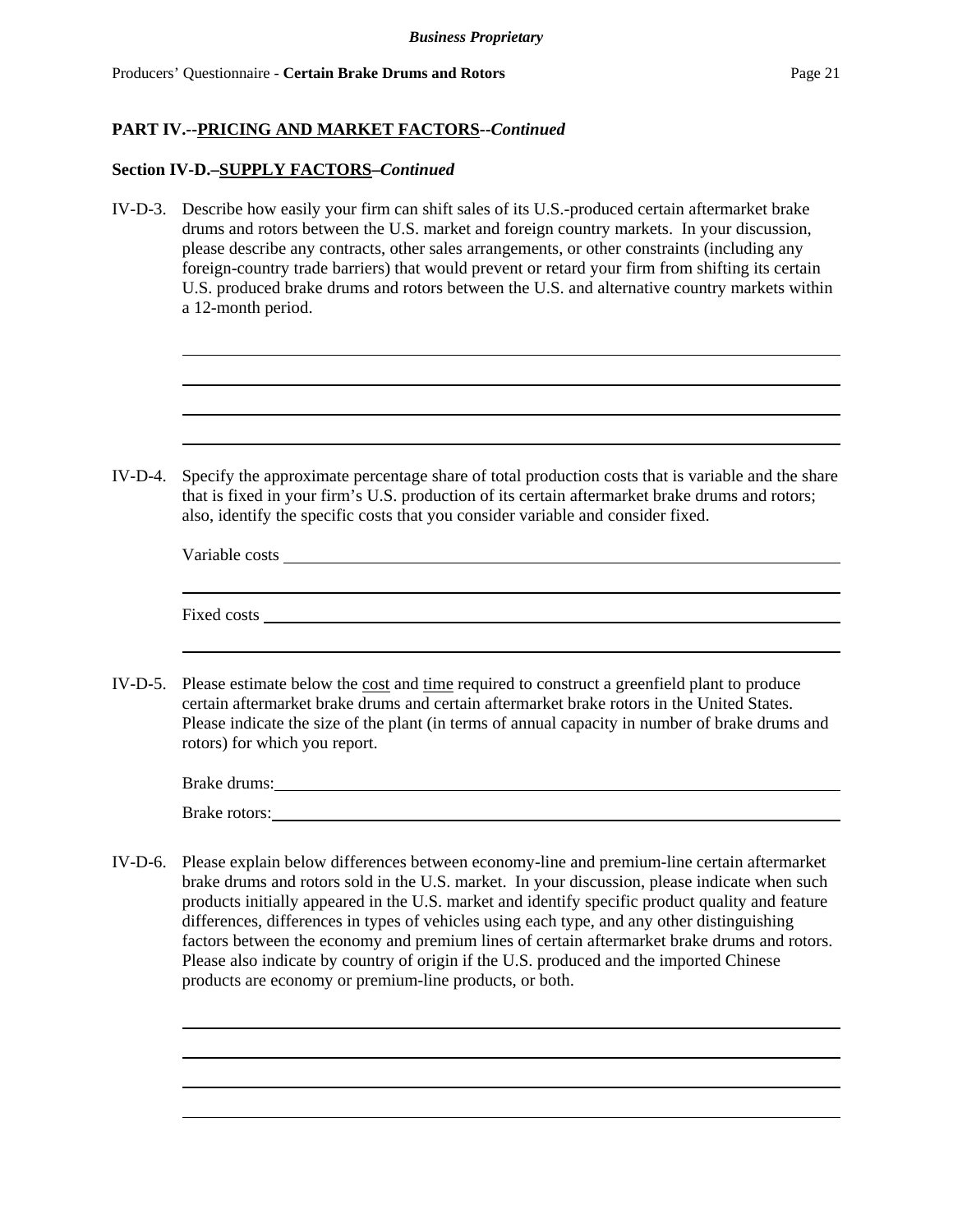#### **Section IV-D.–SUPPLY FACTORS–***Continued*

IV-D-7. Are there any certain aftermarket brake drum and rotor products that are produced in and imported from China that you do not produce in the United States? Yes \_\_\_\_ No \_\_\_\_ If yes, identify these products and explain why you do not produce such products and identify the use(s) and potential U.S. market in expected annual consumption of the number of such products. Also, identify any certain aftermarket brake drum and rotor products that you produce in the United States that, although not identically the same, nonetheless compete with such imported Chinese products.

#### **Section IV-E.–DEMAND FACTORS**

IV-E-1. a) Is the U.S. certain aftermarket brake drum and rotor market subject to business cycles, product cycles, seasonal factors, and/or conditions of competition distinctive to this product industry? If yes, please identify occurrences and the dates of such occurrences since January 1998 and provide estimates of the duration of any such cycles.

b) How has demand for certain aftermarket brake drums and rotors within the United States and, if known, outside the United States changed since January 1998? Identify the principal factors affecting any such changes.

IV-E-2. Please identify the top three U.S. end-use markets for the certain aftermarket brake drums and rotors that you produce in the United States, and describe the certain aftermarket brake drum and rotor products that your firm produces for each of these markets. Also estimate the percentage (or range of percentages) of total costs to produce each such end use product accounted for by the certain aftermarket brake drums and rotors.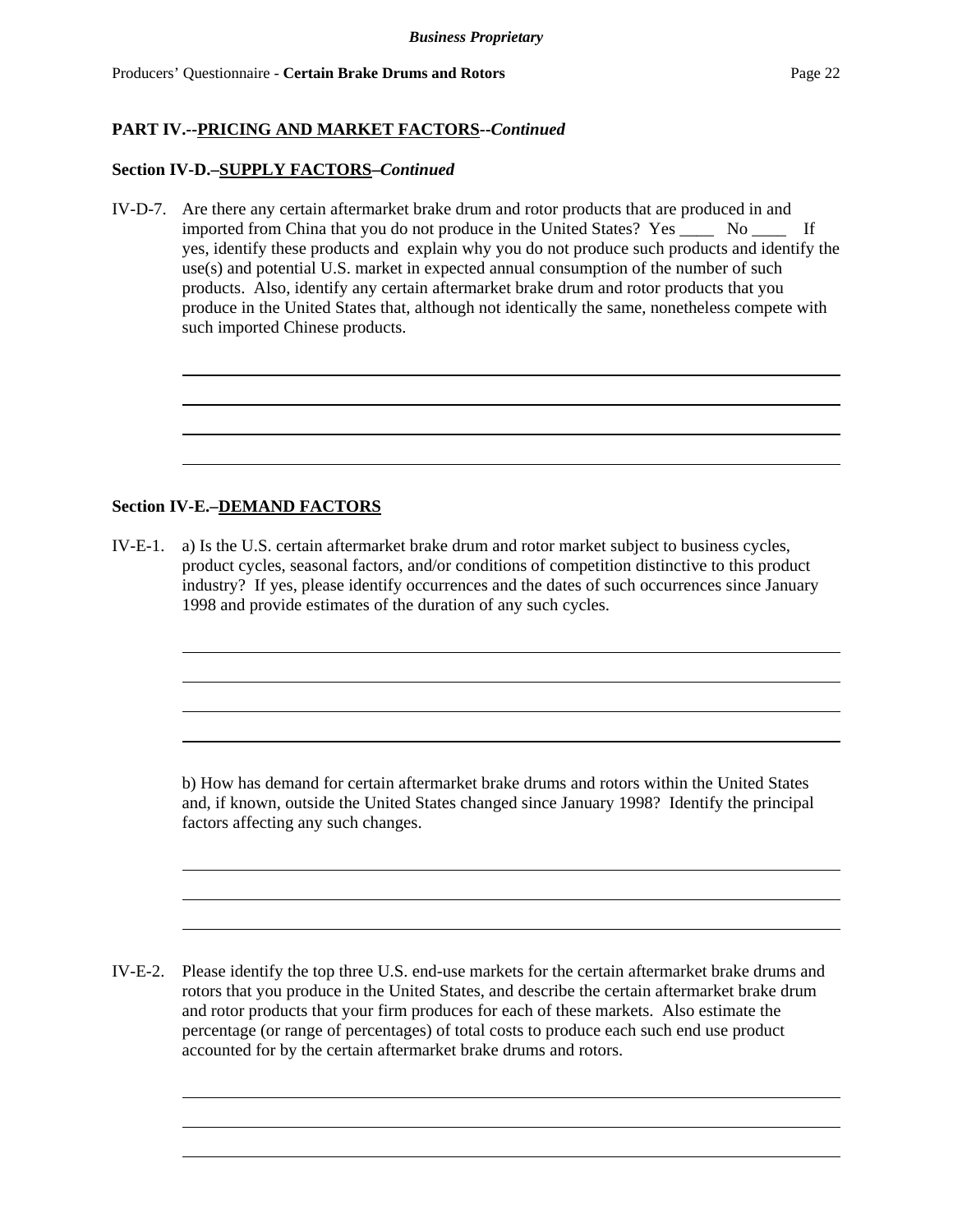### **Section IV-E.–DEMAND FACTORS--***Continued*

*Substitution in demand refers to products that can, based on market price considerations and consumer/user preferences/technical requirements, reasonably be expected to substitute for each other when the price of one product changes vis-a-vis the price of the other product–some consumers/users may require greater price changes than others before they switch among the alternative products.*

Discuss substitution in demand between certain aftermarket brake drums and rotors and alternative (other types of) products (questions IV-E-3 through IV-E-4).

- IV-E-3. What alternative products (such as, but not exclusively, OEM brake drums and rotors) may substitute for certain aftermarket brake drums and rotors in their end uses in the United States, and how frequently does any such substitution occur? For each such alternative product, also discuss the specific end use(s) where substitution occurs.
- IV-E-4. Have there been any changes in the number or types of alternative products that can be substituted for certain aftermarket brake drums and rotors in the United States since January 1998?

 $G_{\text{No}}$   $G_{\text{Yes-Please explain.}}$ 

Discuss substitution in demand among various certain aftermarket brake drum and rotor products (questions IV-E-5 through IV-E-6).

IV-E-5. What certain aftermarket brake drum and rotor products substitute for each other in the United States, and how frequently does any such substitution occur? For each such pair of products also discuss the specific end use(s) where such substitution may occur.

IV-E-6. Since January 1998, have there been any changes in certain aftermarket brake drum and rotor products that can substitute for each other in the United States?

 $\overline{\bigcup_{N_o}}$  No  $\overline{\bigcup_{N_{o}}}$  Yes--Please explain.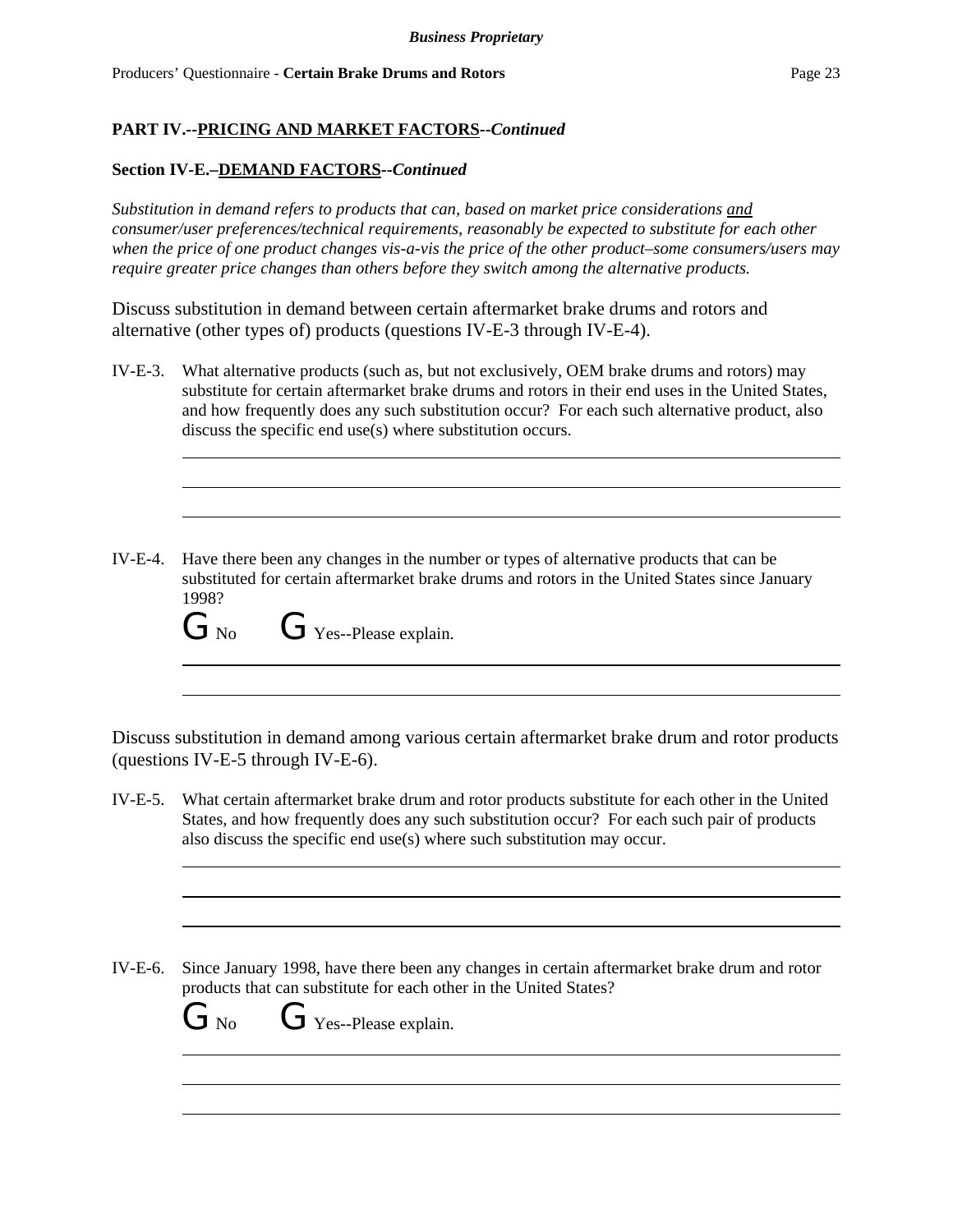#### **Section IV-E.–DEMAND FACTORS--***Continued*

IV-E-7. Are all certain aftermarket brake drum and rotor products produced in the United States, imported from China, and imported from other countries used interchangeably (i.e., can they physically be used in the same applications)? Please indicate below, using "A" to indicate that the products from a specified country-pair are *always* interchangeable, "F" to indicate that the products are *frequently* interchangeable,"S" to indicate that the products are *sometimes* interchangeable,"N" to indicate that the products are *never* interchangeable, and "0" to indicate *no familiarity* with products from a specified country-pair.<sup>1</sup>

| <b>Country-pair</b>                                                                                                                                                                                                                                                                      | <b>United States</b> | China | Other |  |
|------------------------------------------------------------------------------------------------------------------------------------------------------------------------------------------------------------------------------------------------------------------------------------------|----------------------|-------|-------|--|
| <b>United States</b>                                                                                                                                                                                                                                                                     |                      |       |       |  |
| China                                                                                                                                                                                                                                                                                    |                      |       |       |  |
| $\mathbf{1}$<br>For any country-pair producing certain aftermarket brake drum and rotor products which are<br>sometimes or never used interchangeably, please explain below the factors that limit or preclude<br>interchangeable use. Also, identify any "other" countries referred to. |                      |       |       |  |
|                                                                                                                                                                                                                                                                                          |                      |       |       |  |
|                                                                                                                                                                                                                                                                                          |                      |       |       |  |
|                                                                                                                                                                                                                                                                                          |                      |       |       |  |
|                                                                                                                                                                                                                                                                                          |                      |       |       |  |
|                                                                                                                                                                                                                                                                                          |                      |       |       |  |
|                                                                                                                                                                                                                                                                                          |                      |       |       |  |
|                                                                                                                                                                                                                                                                                          |                      |       |       |  |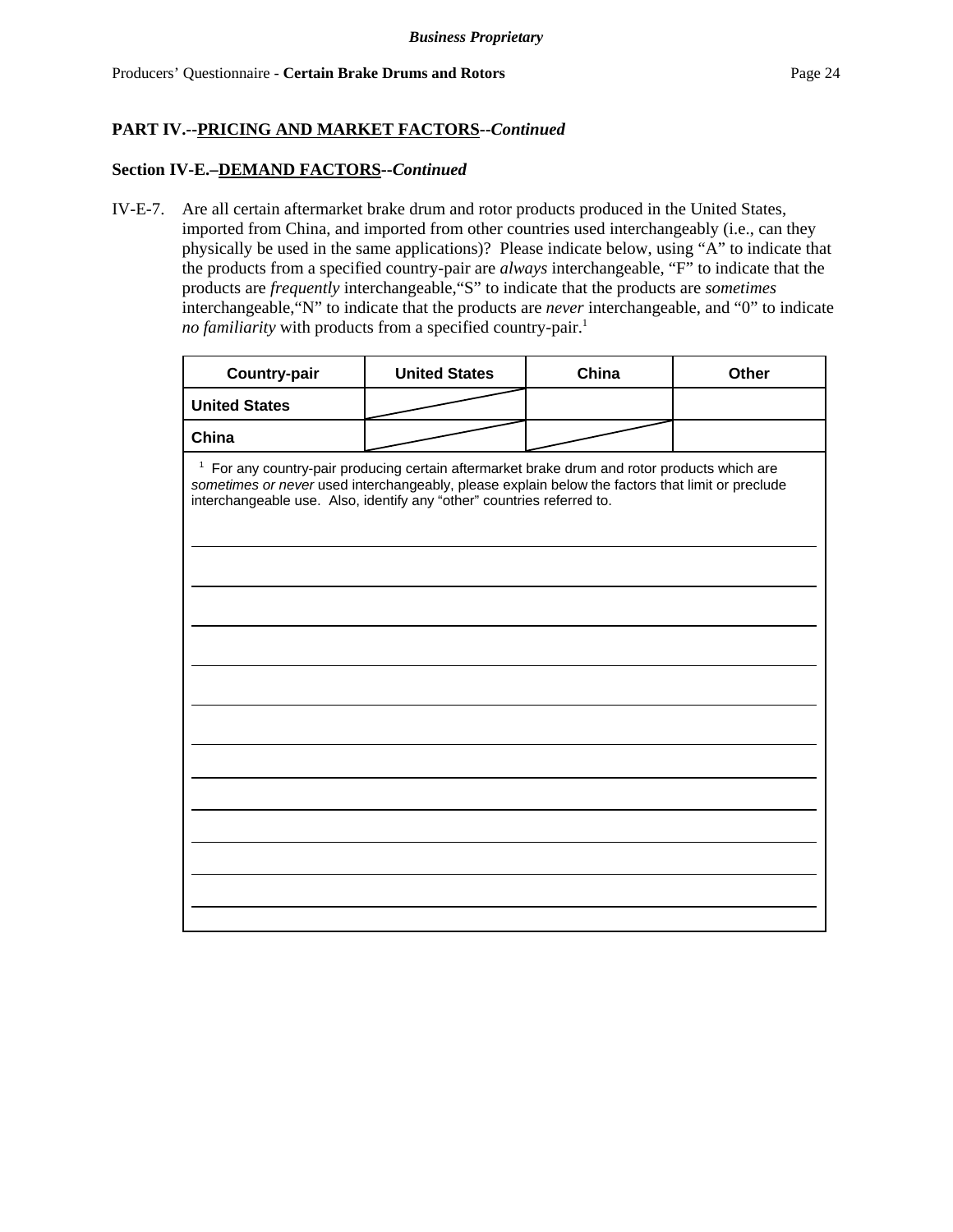#### **Section IV-E.–DEMAND FACTORS--***Continued*

IV-E-8. Are differences other than price (i.e., quality, availability, transportation network, product range, technical support, etc.) between comparable certain aftermarket brake drum and rotor products produced in the United States, imported from China, and imported from other countries a significant factor in your firm's sales of the U.S.-produced products? Please indicate below, using "A" to indicate that such differences are *always* significant, "F" to indicate that such differences are *frequently* significant,"S" to indicate that such differences are *sometimes* significant,"N" to indicate that such differences are *never* significant, and "0" to indicate *no familiarity* with products from a specified country-pair.<sup>1</sup>

| <b>Country-pair</b>                                                                                                                                                                                                                                                                                                                                                                       | <b>United States</b> | China | <b>Other</b> |  |
|-------------------------------------------------------------------------------------------------------------------------------------------------------------------------------------------------------------------------------------------------------------------------------------------------------------------------------------------------------------------------------------------|----------------------|-------|--------------|--|
| <b>United States</b>                                                                                                                                                                                                                                                                                                                                                                      |                      |       |              |  |
| China                                                                                                                                                                                                                                                                                                                                                                                     |                      |       |              |  |
| <sup>1</sup> For any country-pair for which factors other than price always or frequently are a significant factor<br>in your firm's sales of its U.S.-produced certain aftermarket brake drums and rotors, identify the<br>country-pair, the specific product, and report the advantages or disadvantages imparted by such<br>factors. Also, identify any "other" countries referred to. |                      |       |              |  |
|                                                                                                                                                                                                                                                                                                                                                                                           |                      |       |              |  |
|                                                                                                                                                                                                                                                                                                                                                                                           |                      |       |              |  |
|                                                                                                                                                                                                                                                                                                                                                                                           |                      |       |              |  |
|                                                                                                                                                                                                                                                                                                                                                                                           |                      |       |              |  |
|                                                                                                                                                                                                                                                                                                                                                                                           |                      |       |              |  |
|                                                                                                                                                                                                                                                                                                                                                                                           |                      |       |              |  |
|                                                                                                                                                                                                                                                                                                                                                                                           |                      |       |              |  |
|                                                                                                                                                                                                                                                                                                                                                                                           |                      |       |              |  |
|                                                                                                                                                                                                                                                                                                                                                                                           |                      |       |              |  |
|                                                                                                                                                                                                                                                                                                                                                                                           |                      |       |              |  |
|                                                                                                                                                                                                                                                                                                                                                                                           |                      |       |              |  |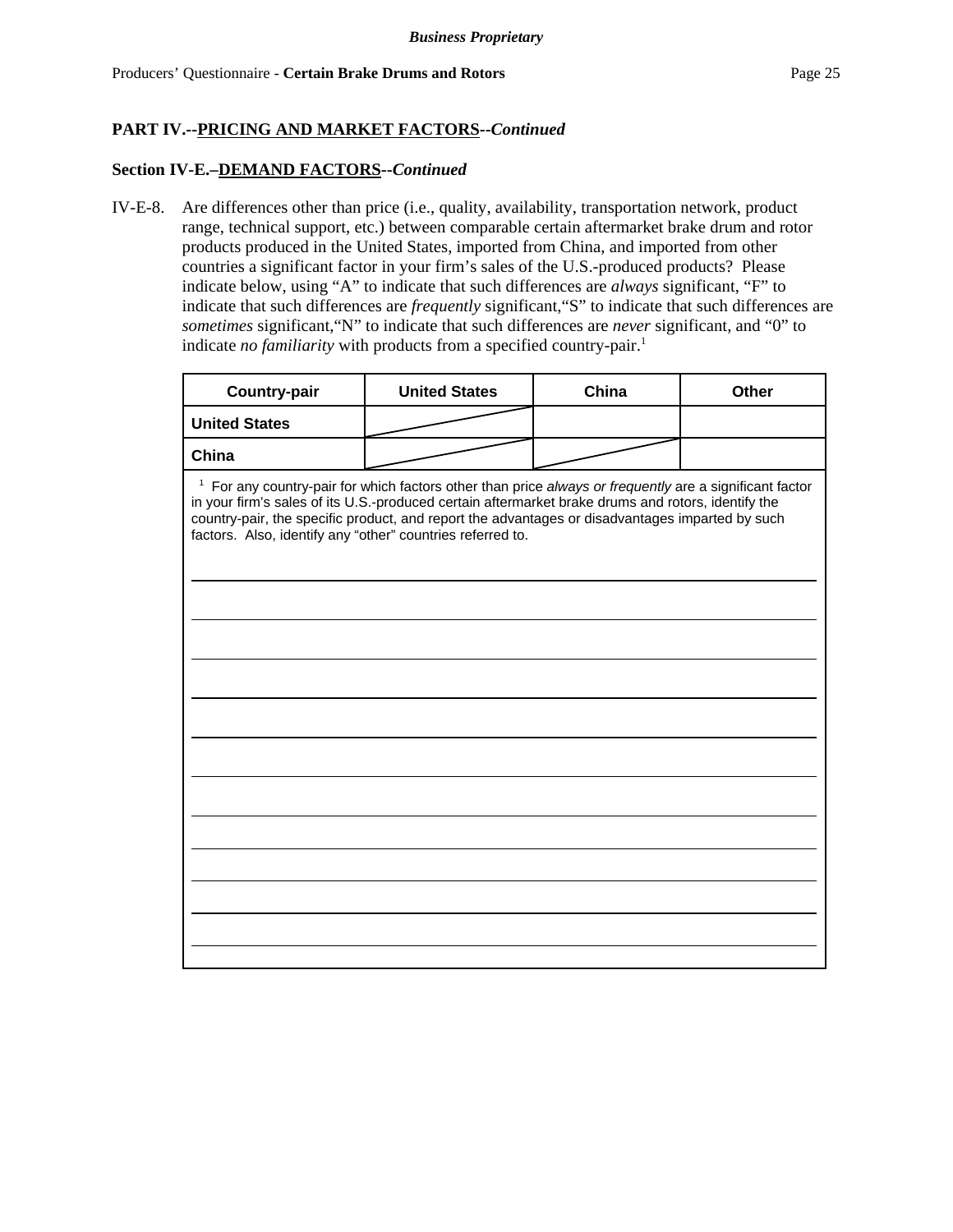#### **Section IV-F.--CUSTOMER IDENTIFICATION**

Please provide the names and addresses of your firm's 10 largest U.S. customers separately for its domestically-produced certain aftermarket brake drums and certain aftermarket brake rotors during January 1998-March 2003. Please also provide the name and telephone number of a contact person and the share of the total value (in dollars net f.o.b. your U.S. selling location(s)) of your firm's total domestic sales of its U.S.-produced certain aftermarket brake drums and certain aftermarket brake rotors that each of these customers accounted for in 2002. Copy this table to respond separately for certain aftermarket brake drums and brake rotors (check one box for each page).

Certain aftermarket brake drums  $\Box$  Certain aftermarket brake rotors  $\Box$ 

| No.                     | <b>Customer's name</b> | Street address,<br>state, and zip code | <b>Contact person</b> | Area code<br>and<br>telephone<br>number | <b>Share</b><br>of<br>2002<br>sales<br>(%) |
|-------------------------|------------------------|----------------------------------------|-----------------------|-----------------------------------------|--------------------------------------------|
| $\mathbf{1}$            |                        |                                        |                       |                                         |                                            |
| $\overline{2}$          |                        |                                        |                       |                                         |                                            |
| $\overline{\mathbf{3}}$ |                        |                                        |                       |                                         |                                            |
| $\overline{\mathbf{4}}$ |                        |                                        |                       |                                         |                                            |
| $\overline{\mathbf{5}}$ |                        |                                        |                       |                                         |                                            |
| $6\phantom{a}$          |                        |                                        |                       |                                         |                                            |
| $\overline{7}$          |                        |                                        |                       |                                         |                                            |
| 8                       |                        |                                        |                       |                                         |                                            |
| $\mathbf{9}$            |                        |                                        |                       |                                         |                                            |
| 10                      |                        |                                        |                       |                                         |                                            |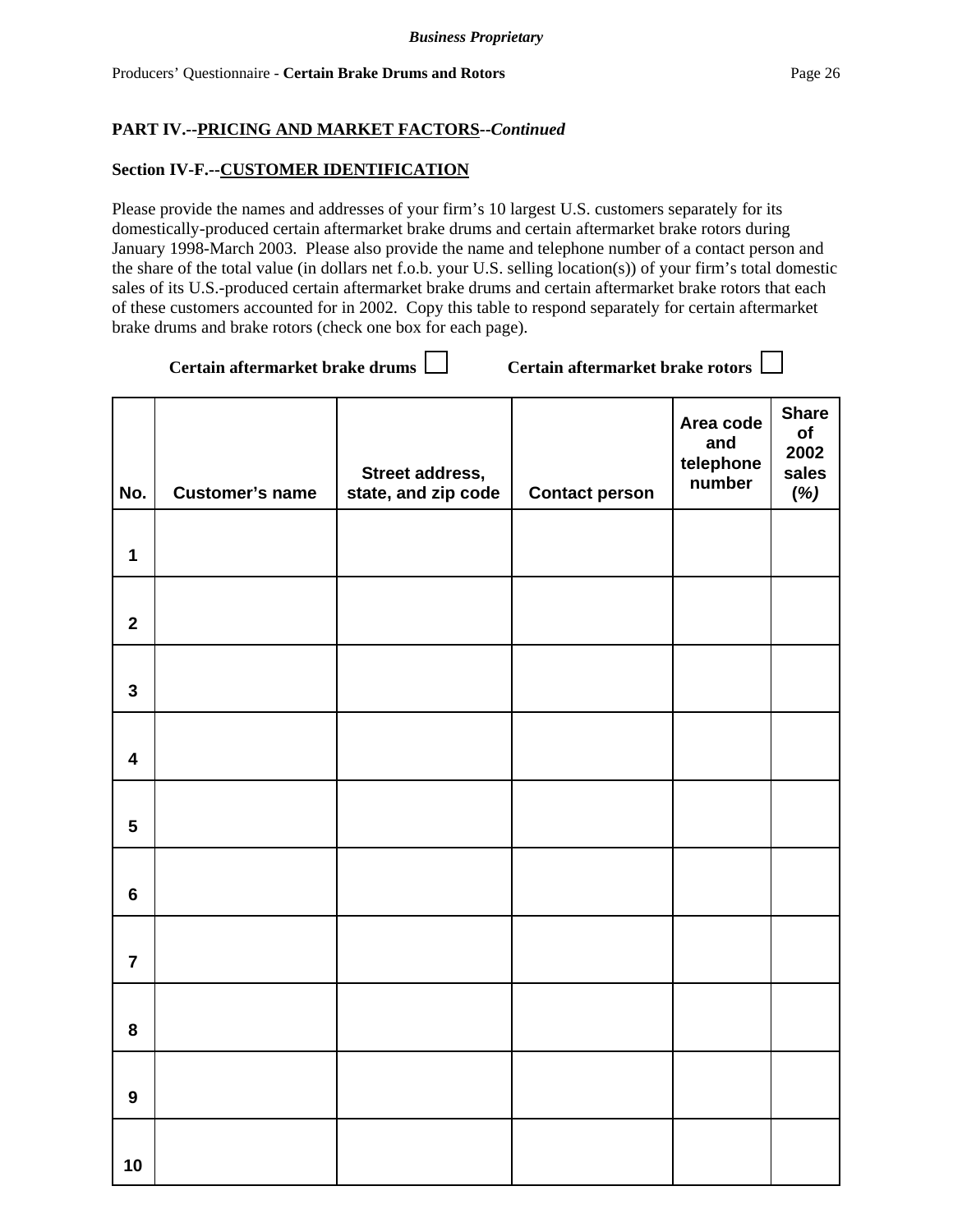### **Section IV-G.--COMPETITION FROM IMPORTS--LOST REVENUES**

**Since January 1, 1998:** To avoid losing sales to competitors selling certain aftermarket brake drums and rotors from China, did your firm:



If yes, please furnish as much of the following information as possible for each affected transaction. Document such allegations of lost revenues whenever possible (documentation could include copies of invoices, sales reports, or letters from customers). **Please note that the Commission may contact the firms named to verify the allegations reported**.

Customer name, contact person, phone and fax numbers Specific product(s) involved Date of your initial price quotation Quantity involved Your initial *rejected* price quotation (total delivered value) Your *accepted* price quotation (total delivered value) The country of origin of the competing imported product The competing price quotation of the imported product (total delivered value)

| Customer name,<br>contact person,<br>phone and fax<br>numbers | <b>Brake</b><br>drums or<br>rotors | Date<br>of<br>quote | (units) | <b>Initial</b><br>rejected<br>U.S. price<br>Quantity (total value--<br>dollars) | <b>Accepted</b><br>U.S. price<br>(total<br>value--<br>dollars) | Country<br>of origin | <b>Competing</b><br>import price<br>(total value--<br>dollars) |
|---------------------------------------------------------------|------------------------------------|---------------------|---------|---------------------------------------------------------------------------------|----------------------------------------------------------------|----------------------|----------------------------------------------------------------|
|                                                               |                                    |                     |         |                                                                                 |                                                                |                      |                                                                |
|                                                               |                                    |                     |         |                                                                                 |                                                                |                      |                                                                |
|                                                               |                                    |                     |         |                                                                                 |                                                                |                      |                                                                |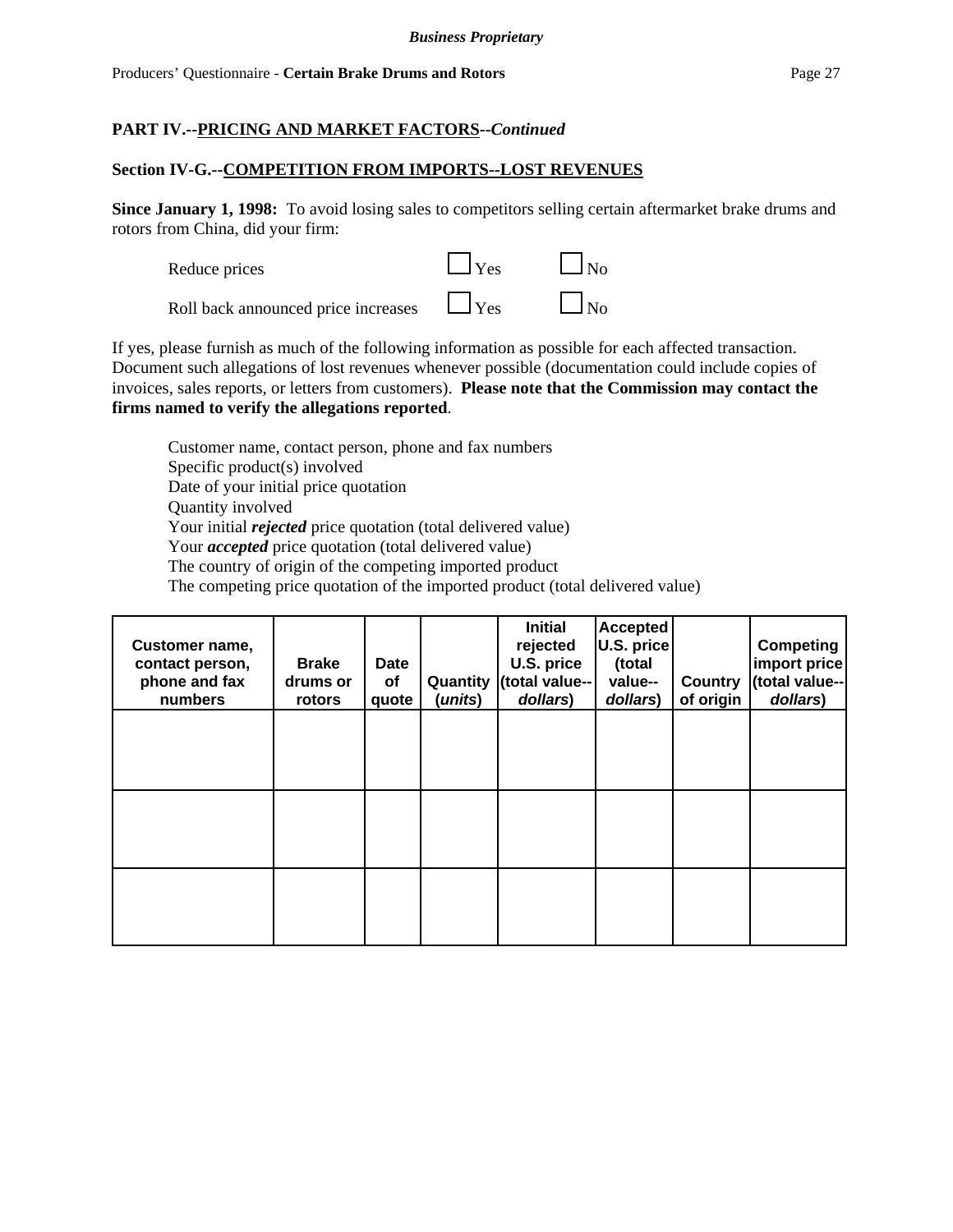#### **Section IV-H.--COMPETITION FROM IMPORTS--LOST SALES**

**Since January 1, 1998**: Did your firm lose sales of certain aftermarket brake drums and rotors to imports of these products from China?



If yes, please furnish as much of the following information as possible for each affected transaction. Document such allegations of lost sales whenever possible (documentation could include copies of invoices, sales reports, or letters from customers). **Please note that the Commission may contact the firms named to verify the allegations reported**.

Customer name, contact person, phone and fax numbers Specific product(s) involved Date of your price quotation Quantity involved Your rejected price quotation (total delivered value) The country of origin of the competing imported product The accepted price quotation of the imported product (total delivered value)

| Customer name,<br>contact person,<br>phone and fax<br>numbers | <b>Brake</b><br>drums or<br>rotors | Date<br>of<br>quote | Quantity<br>(Units) | Rejected U.S.<br>price (total<br>value--<br>dollars) | <b>Country of</b><br>origin | <b>Accepted</b><br>import<br>price (total<br>value--<br>dollars) |
|---------------------------------------------------------------|------------------------------------|---------------------|---------------------|------------------------------------------------------|-----------------------------|------------------------------------------------------------------|
|                                                               |                                    |                     |                     |                                                      |                             |                                                                  |
|                                                               |                                    |                     |                     |                                                      |                             |                                                                  |
|                                                               |                                    |                     |                     |                                                      |                             |                                                                  |
|                                                               |                                    |                     |                     |                                                      |                             |                                                                  |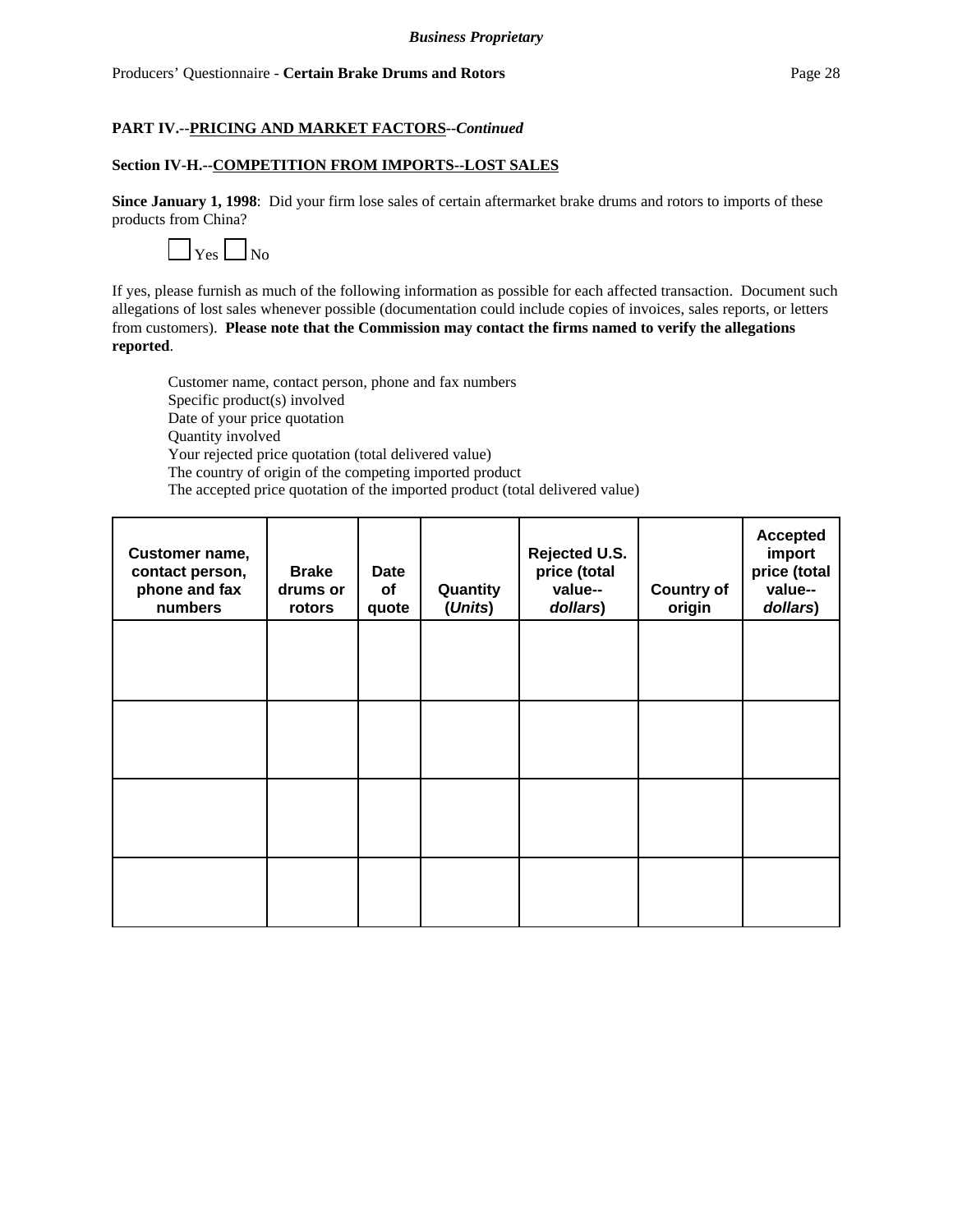### **PART V.--COMPETITIVE EFFORTS AND ADJUSTMENTS IF RELIEF WERE TO BE GRANTED**

Further information on this part of the questionnaire can be obtained from Debra Baker (202-205-3180; email: dbaker@usitc.gov).

V-1. Who should be contacted regarding the information requested in part V?

Company contact:

Name and title

Phone No. **E-mail address** 

V-2. Since January 1, 1998, has your firm undertaken any efforts to compete more effectively in the U.S. market for brake drums or rotors? Such efforts might include any of the following: investments, cost reductions with existing equipment, diversifications/expansions, new products or new applications for existing products, organizational changes, changes in production practices, marketing changes in U.S. and foreign markets, and/or other efforts.  $\boldsymbol{\mathcal{U}}$ 

 No  $\boldsymbol{\mathcal{U}}$ Yes--Describe, as indicated below:

(1) the type(s) of effort(s) that have been made by your firm and/or its workers since January 1, 1998 to compete more effectively, (2) the period (month(s) and year(s)) in which the effort was made, (3) the total expenditure involved (in thousands of dollars), and (4) the effectiveness of your efforts, including any competitive advantage acquired (i.e., increased production, cost reduction, quality improvement, increased market share or sales, etc.). Attach additional pages if necessary. If you feel that any of these efforts have been made primarily to compete with sales of brake drums or rotors from China, please indicate this with an asterisk and give the reasons to support your beliefs.

| <b>EFFORTS TO COMPETE</b> | <b>PERIOD</b> | <b>EXPENSE</b><br>(\$1,000) | <b>EFFECTIVENESS OF</b><br>EFFORTS/COMPETITIVE<br><b>ADVANTAGE ACQUIRED</b> |
|---------------------------|---------------|-----------------------------|-----------------------------------------------------------------------------|
|                           |               |                             |                                                                             |
|                           |               |                             |                                                                             |
|                           |               |                             |                                                                             |
|                           |               |                             |                                                                             |
|                           |               |                             |                                                                             |
|                           |               |                             |                                                                             |
|                           |               |                             |                                                                             |
|                           |               |                             |                                                                             |
|                           |               |                             |                                                                             |
|                           |               |                             |                                                                             |
|                           |               |                             |                                                                             |